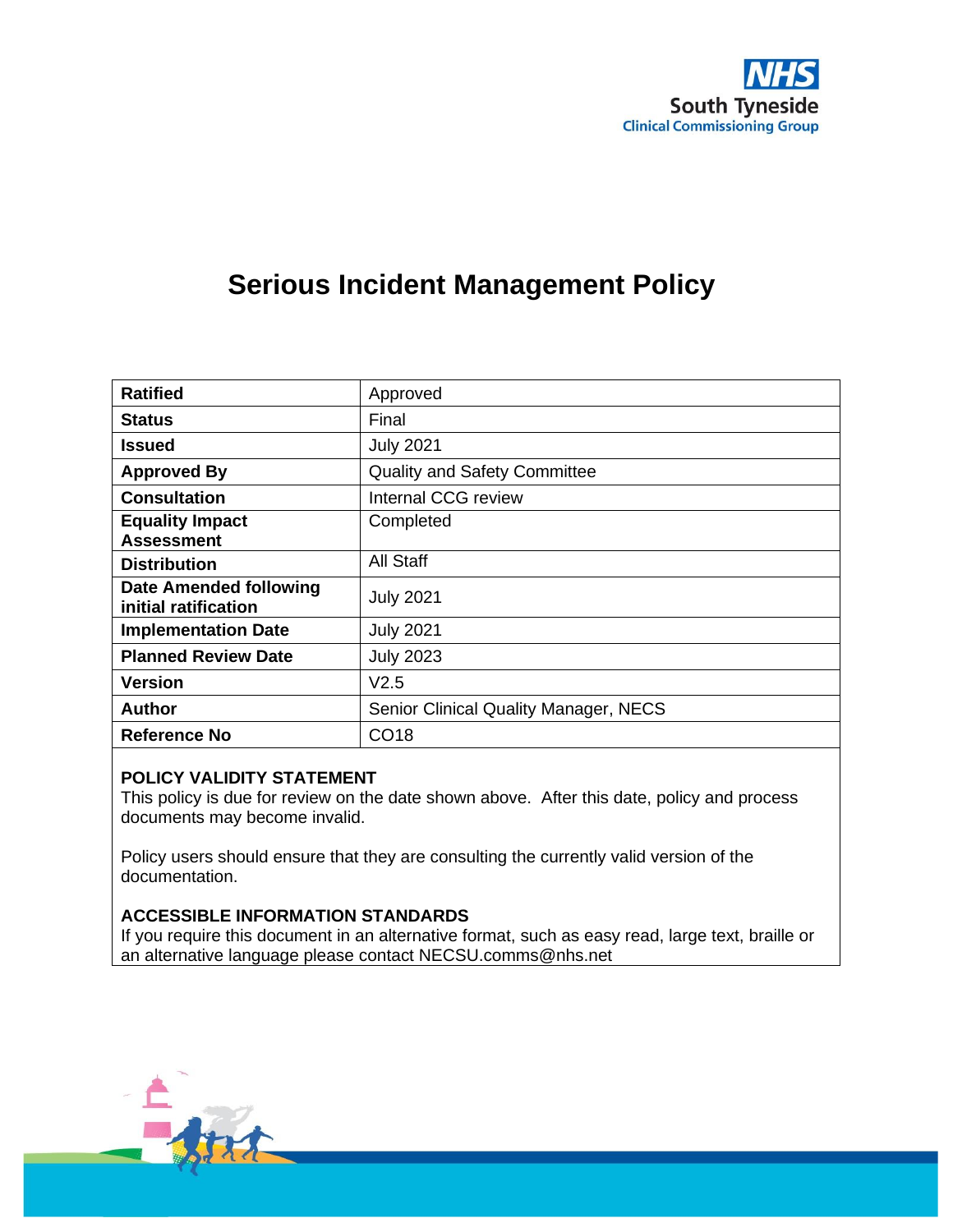### **Version Control**

| <b>Version</b>   | <b>Release Date</b> | <b>Author</b> | <b>Update comments</b>                                                                                                               |
|------------------|---------------------|---------------|--------------------------------------------------------------------------------------------------------------------------------------|
| V <sub>1</sub>   | 28/02/2013          | <b>NECS</b>   | <b>First issue</b>                                                                                                                   |
| V <sub>2</sub>   | April 2016          | <b>NECS</b>   | <b>Revised SI Framework</b><br>and Never Events April<br>2015                                                                        |
| V <sub>2.1</sub> | September<br>2016   | <b>NECS</b>   | Amendments made in<br>line with national<br>guidance and best<br>practice.                                                           |
| V2.2             | September<br>2017   | <b>NECS</b>   | Amendments made in<br>line with new national<br>screening programme<br>guidance (section<br>2.2.5, Appendix 3) and<br>best practice. |
| V2.3             | September<br>2018   | <b>NECS</b>   | Amendments made in<br>line with new national<br>Never Event<br>Framework guidance.                                                   |
| V2.4             | December<br>2020    | <b>NECS</b>   | Extension request. No<br>further update to<br>legislation.                                                                           |
| V2.5             | <b>July 2021</b>    | <b>NECS</b>   | Amendments made in<br>line with national<br>guidance.                                                                                |

### **Approval**

| Role     | <b>Name</b>                                      | <b>Date</b>           |
|----------|--------------------------------------------------|-----------------------|
| Approval | <b>Quality &amp; Patient Safety</b><br>Committee | 6 April 2016 (V2)     |
| Approval | <b>Quality &amp; Patient Safety</b><br>Committee | 5 October 2016 (v2.1) |
| Approval | <b>Quality &amp; Patient Safety</b><br>Committee | 4 October 2017 (2.2)  |
| Approval | <b>Quality &amp; Patient Safety</b><br>Committee | 4 January 2019 (2.3)  |
| Approval | <b>Quality &amp; Patient Safety</b><br>Committee | 13 January 2021 (2.4) |
| Approval | Joint Quality and Safety<br>Committee            | 10 August 2021 (2.5)  |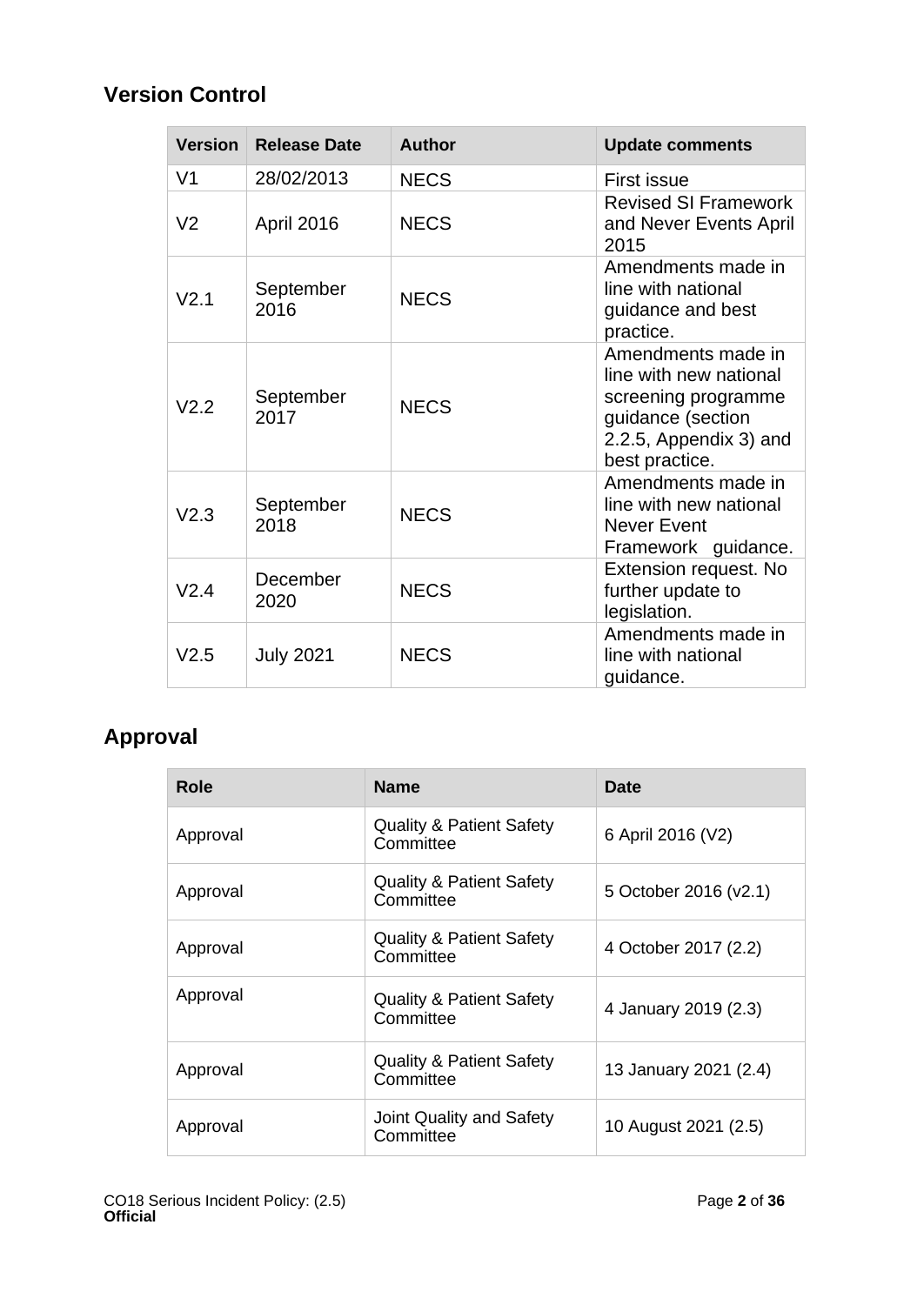### **Review**

This document will be reviewed two years from its issue date unless new legislation or guidance dictates a review.

### **Contents**

| 1.  |  |
|-----|--|
| 2.  |  |
| 3.  |  |
| 4.  |  |
| 5.  |  |
| 7.  |  |
| 8   |  |
| 9.  |  |
| 10. |  |
|     |  |
|     |  |
|     |  |
|     |  |
|     |  |
|     |  |
|     |  |
|     |  |
|     |  |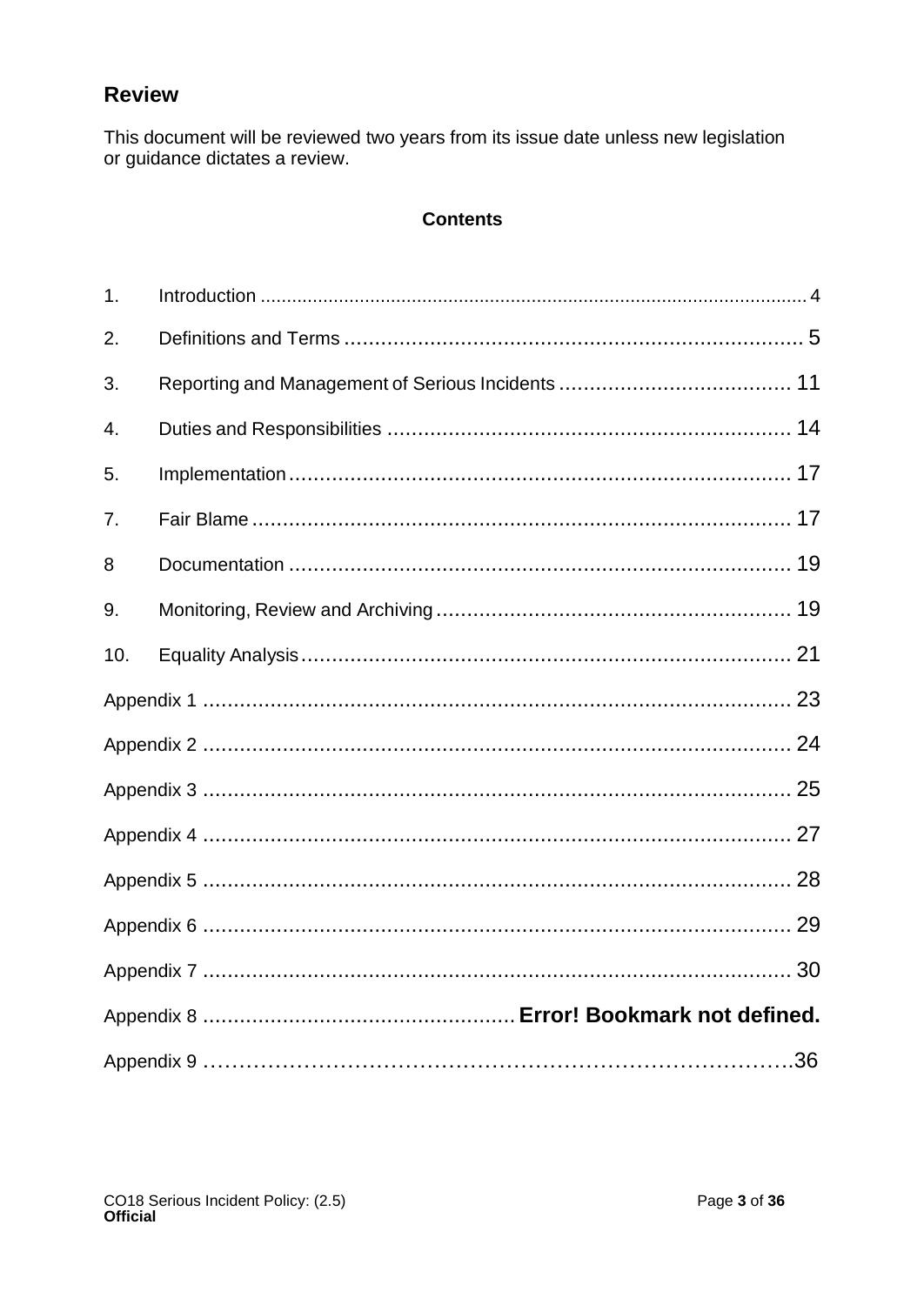### <span id="page-3-0"></span>**1. Introduction**

The Clinical Commissioning Groups (CCGs) aspire to the highest standards of corporate behaviour and clinical competence, to ensure that safe, fair and equitable procedures are applied to all organisational transactions, including relationships with patients their carers, public, staff, stakeholders and the use of public resources. In order to provide clear and consistent guidance, the CCGs will develop documents to fulfil all statutory, organisational and best practice requirements and support the principles of equal opportunity for all.

The NHS treats over one million patients every single day. The vast majority of patients receive high standards of care however incidents do occur and it is important they are reported and managed effectively.

The CCGs as Commissioners, seek to assure that all services which may be commissioned meet nationally identified standards and this is managed through the local contracting process. Compliance with Serious Incident (SI) and Never Event (NE) reporting is a standard clause in all contracts and service level agreements as part of a quality schedule.

The role of the CCGs as Commissioners is to gain assurance that incidents are properly investigated, that action is taken to improve clinical quality, and that lessons are learnt in order to minimise the risk of similar incidents occurring in the future. It is intended that intelligence gained from SIs will be used to influence quality and patient safety standards for care pathway development, service specifications and contract monitoring.

The revised policy is intended to reflect the responsibilities and actions for dealing with SIs and NEs and the tools available.

It outlines the process and procedures to ensure that SIs and NEs are identified, investigated and learned from as set out in the Serious Incident Framework 2015and the revised Never Events policy and framework 2018.

### **1.1 Status**

This policy is a corporate policy and outlines the Serious Incident (SI) Policy for South Tyneside CCG.

### **1.2 Purpose and scope**

1.2.1 The purpose of this policy is to identify what is meant by a SI or NE and to describe the role of the CCGs when a SI or NE occurs across a number of organisations.

This policy aims to ensure that the CCGs as Commissioners comply with current legislation as well as current national guidance, NHS England and requirements with regard to accident/incident reporting generally, but in particular reporting, notifying, managing and investigating SIs and NEs.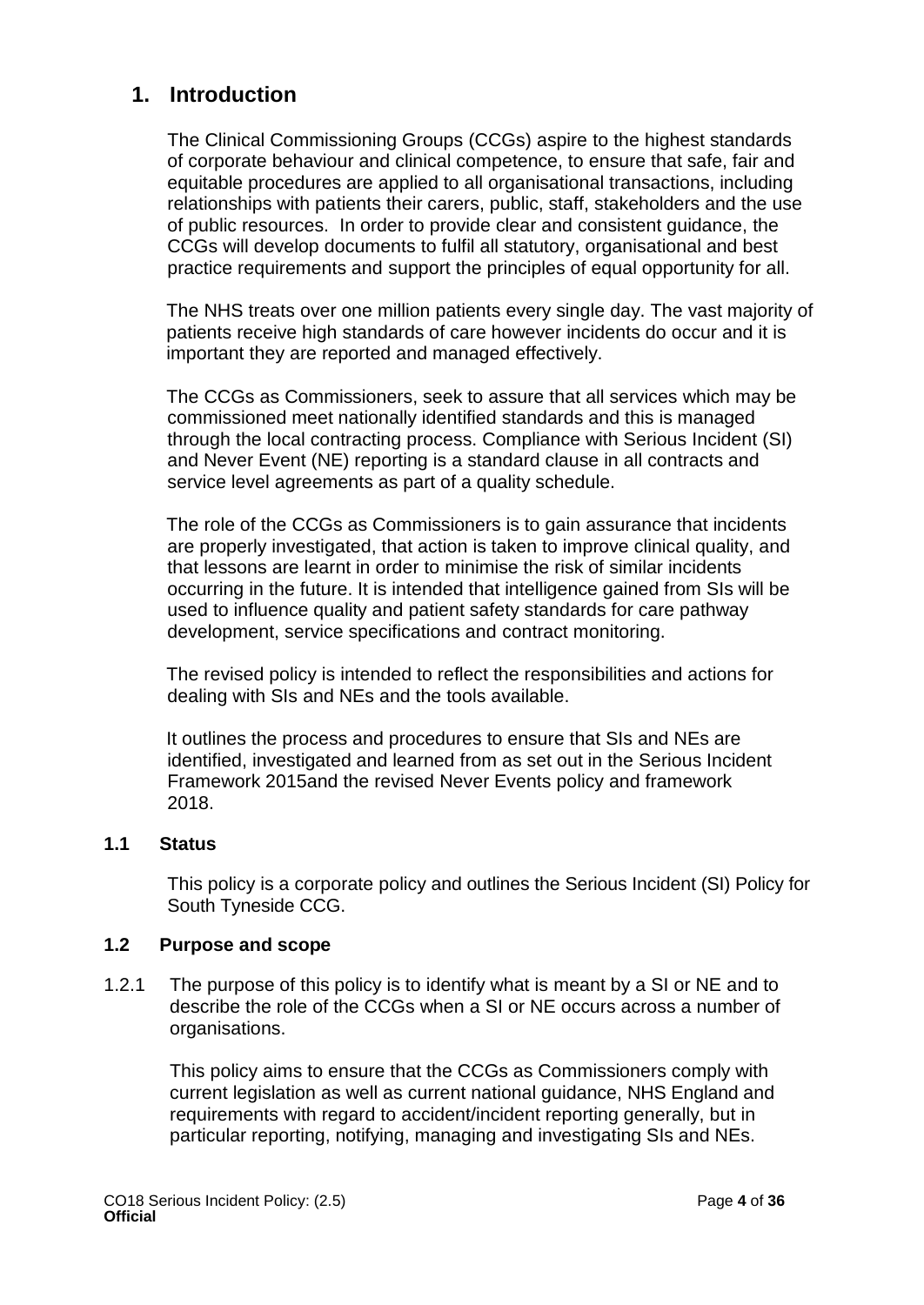- 1.2.2 This policy applies to all employees of the CCGs and is recommended to independent contractors e.g. GPs, Dental Practitioners, Optometrists and Pharmacists.
- 1.2.3 All NHS providers including Independent Healthcare Sector providers, where NHS services are commissioned, need to comply with the CCGs' reporting requirements within this policy, which reflects the Serious Incident Framework 2015 and the Never Events policy and framework 2018

### **1.3 Policy Statement**

It is the duty of each NHS body to establish and keep in place arrangements for the purpose of monitoring and improving the quality of healthcare provided by and for that body. The CCGs as commissioners of services are committed to this policy and the implementation of a consistent approach to the implementation of robust arrangements for the management of SIs and NEs

### <span id="page-4-0"></span>**2. Definitions and Terms**

The following definitions and terms are used in this policy document:

### **2.1 Definition of a Serious Incident & Never Event**

- 2.1.1 Serious incidents are events in health care where the potential for learning is so great, or the consequences to patient, families and carers, staff or organisations are so significant that they warrant our particular attention to ensure these incidents are identified correctly, investigated thoroughly and most importantly, learned from to prevent the likelihood of similar incidents happening again. Serious incidents can extend beyond incidents that affect patients directly and include incidents that may indirectly impact patient safety or an organisation's ability to deliver ongoing healthcare. Serious incidents can be isolated, single events or multiple linked or unlinked events signalling systemic failures within a commissioning or health system. NHS England has produced an information resource to support the reporting and management of serious incidents which can be found in The SI Framework and supporting appendices (Appendix 1).
- 2.1.2 NHS England has produced an information resource to support the reporting and management of serious incidents which can be found in The SI Framework and supporting appendices (Appendix 1).
- 2.1.3 Whilst the definition of a SI is quite broad, the following criteria outline the type of incidents which should be included:
	- 1. Unexpected or avoidable death of one or more people. This includes:
		- Suicide/self-inflicted death
		- Homicide by a person in receipt of mental health care within the recent past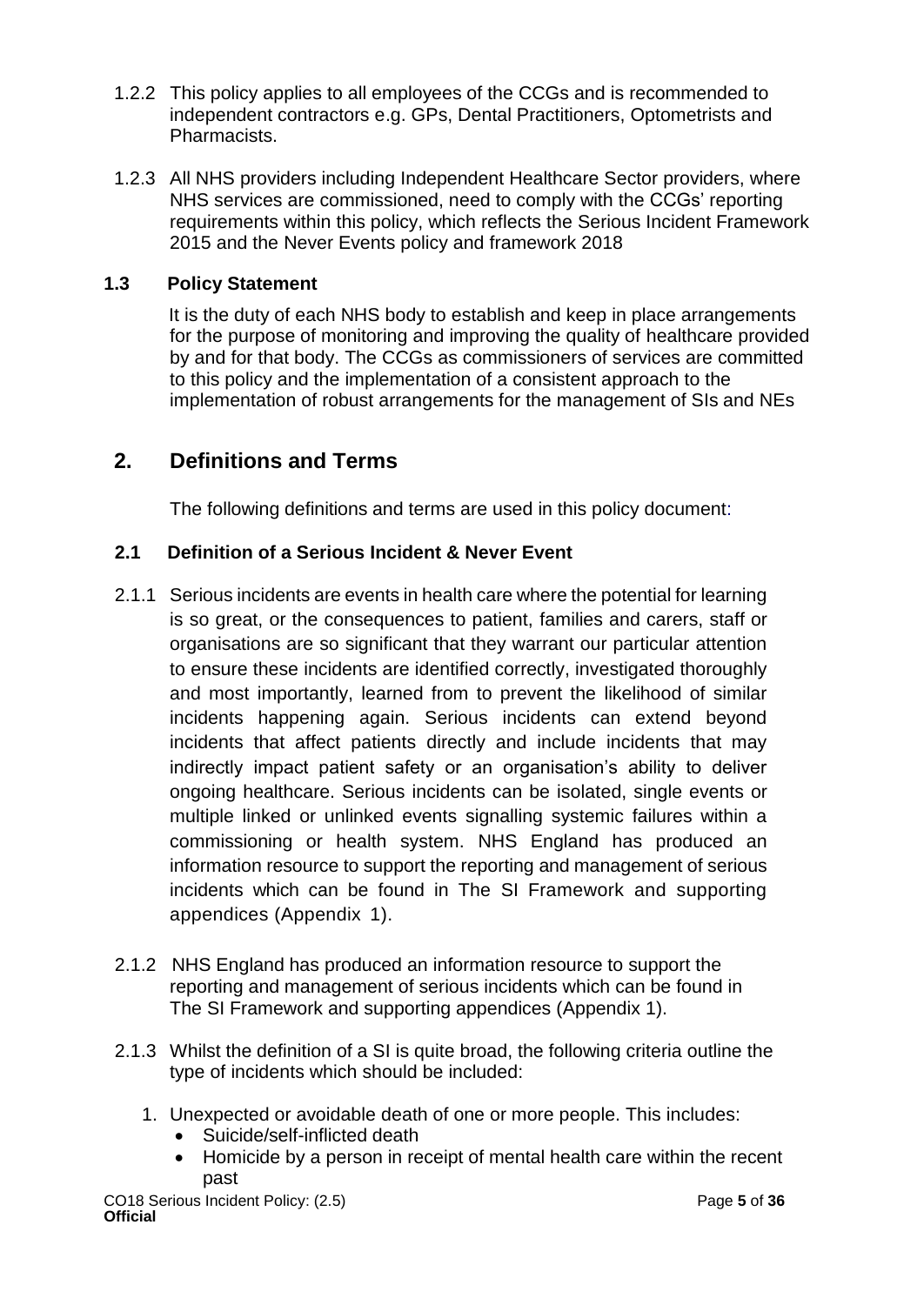- 2. Unexpected or avoidable injury to one or more people that has resulted in serious harm.
- 3. Unexpected or avoidable injury to one or more people that requires further treatment by a healthcare professional in order to prevent:
	- The death of the service user
	- Serious harm
	- Actual or alleged abuse; sexual abuse, physical or psychological illtreatment or acts of omissions which constitute neglect, exploitation, financial or material abuse, discriminative and organisational abuse, selfneglect, domestic abuse, human trafficking and modern day slavery.
- 4. Never Events all Never Events are defined as serious incidents although not all Never Events necessarily result in serious harm or death. Further information can be found in Appendix 1
- 5. An incident (or series of incidents) that prevents, or threatens to prevent, an organisation's ability to continue to deliver an acceptable quality of healthcare services, including (but not limited to) the following:

Failures in the security, integrity, accuracy or availability of information often described as data loss and/or information governance related issues (see Appendix 4 for further information);

- Property damage
- Security breach/concern, Article 4 (12) of the General Data Protection Regulations "Personal data breach" means a breach of security leading to the accidental or unlawful destruction, loss, alteration, unauthorised disclosure of, or access to, personal data transmitted, stored or otherwise processed.
- Cyber incidents: The Security of Network and Information Systems Directive ("NIS Directive") requires reporting of relevant incidents to the Department of Health and Social Care (DHSC) as the competent authority from 10 May 2018.
- Incidents in population-wide healthcare activities such as screening or immunisation programmes where the potential for harm may extend to a large population;
- Inappropriate enforcement/care under the Mental Health Act (1983), the Mental Capacity Act (2005) and Mental Capacity (Amendment) Act 2019: including Mental Capacity Act, Deprivation of Liberty Safeguards (MCA DOLS or Liberty Protection Safeguards (LPS) when these come into effect replacing DOLS in 2022
- Systematic failure to provide an acceptable standard of safe care (this may include incidents, or series of incidents, which necessitate ward/ unit closure or suspension of services); or
- Activation of Major Incident Plan (by provider, commissioner or relevant agency)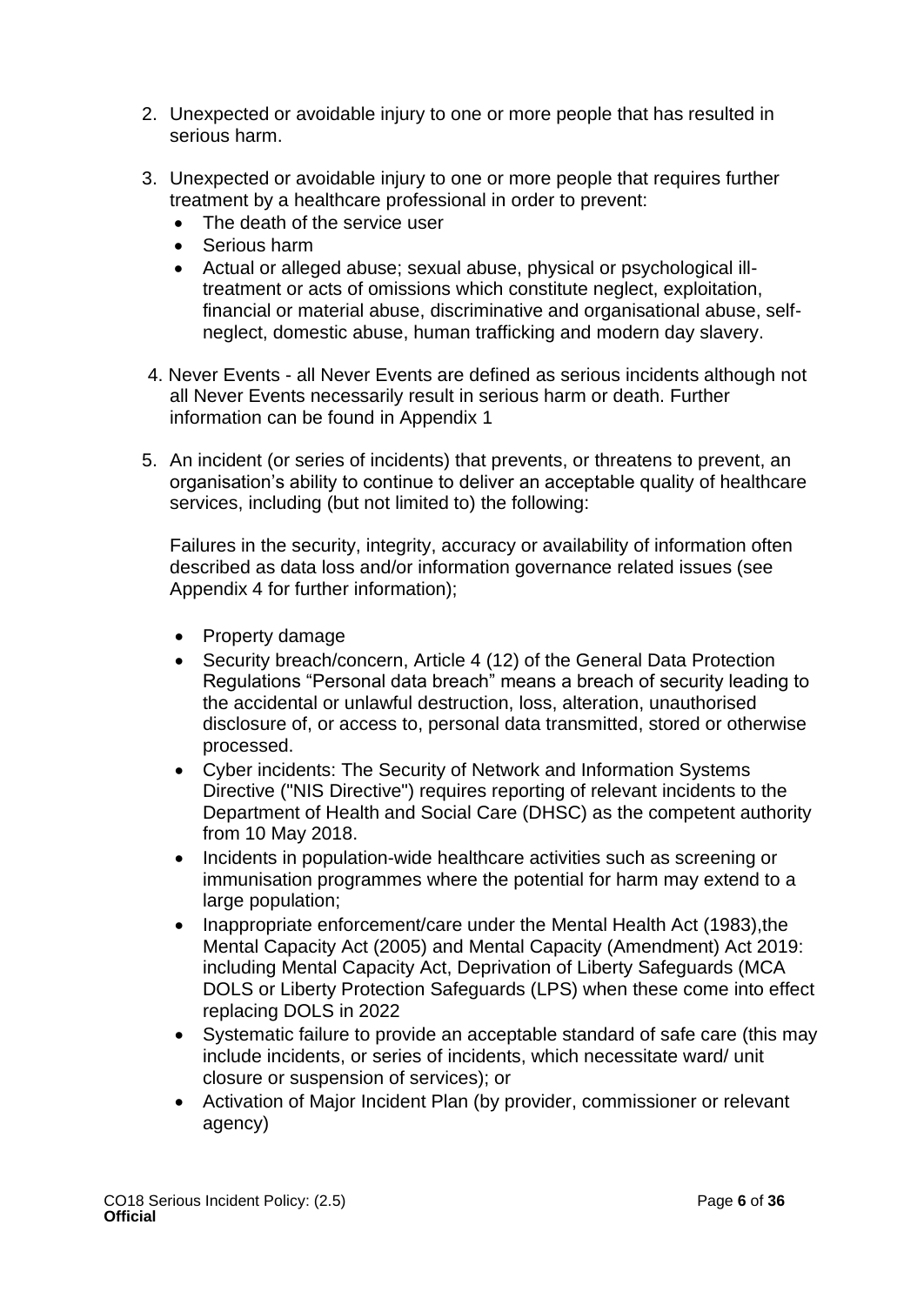- 6. Major loss of confidence in the service, including prolonged adverse media coverage or public concern about the quality of healthcare or an organisation.
- 7. All CCG or independent contractor incidents and Never events should be reported on SIRMS in the first instance to be triaged for escalation via StEIS, Data Security and Protection Toolkit, CareCERT etc

### **2.2 Working with other Organisations/Sectors**

### 2.2.1 *Deaths in Custody*

- People in custody, including those detained under the Mental Health Act (1983) or those detained under the police and justice system, are owed a duty of care by relevant authorities. The obligation on the authorities to account for the treatment of an individual is particularly stringent when that individual dies.
- Any death in prison or police custody will be referred to the Prison and Probation Ombudsman (PPO) or the Independent Police Complaints Commission (IPCC) who are responsible for carrying out the relevant investigations. Healthcare providers must fully support these investigations where required to do so.
- In NHS Mental Health services, providers must ensure that any death of a patient detained under the Mental Health Act (1983) is reported to CQC without delay. However providers are responsible for ensuring that there is an appropriate investigation into the death of a patient detained under the Mental Health Act (1983) or where the Mental Capacity Act (2005) applies. In circumstances where the cause of the death is unknown and/or where there is reason to believe the death may have been avoidable or unexpected then the death must be reported to the provider's commissioner(s) as an SI and investigated appropriately.
- Where the deceased is subject to a Deprivation of Liberty Safeguards (DoLS) authorisation, the coroner must always be informed, whether the death was expected or not, a coroner's officer will attend.

### 2.2.2 *Serious Case Reviews and Safeguarding Adult Reviews*

- The Local Safeguarding Children Partnerships have the statutory responsibility to commission a Child Safeguarding Practice Review when specific criteria are met. The Local Safeguarding Adult Board now has a statutory responsibility to commission a Safeguarding Adult Review in certain circumstances.
- Healthcare providers must contribute towards safeguarding reviews as requested to do so by the Local Safeguarding Partnership/Board where it is indicated that a serious incident has occurred. CCG Safeguarding Designated Professionals will provide health leadership to review processes.
- The interface between the serious incident process and local safeguarding policies must therefore be articulated in the local multi-agency safeguarding policy and protocol.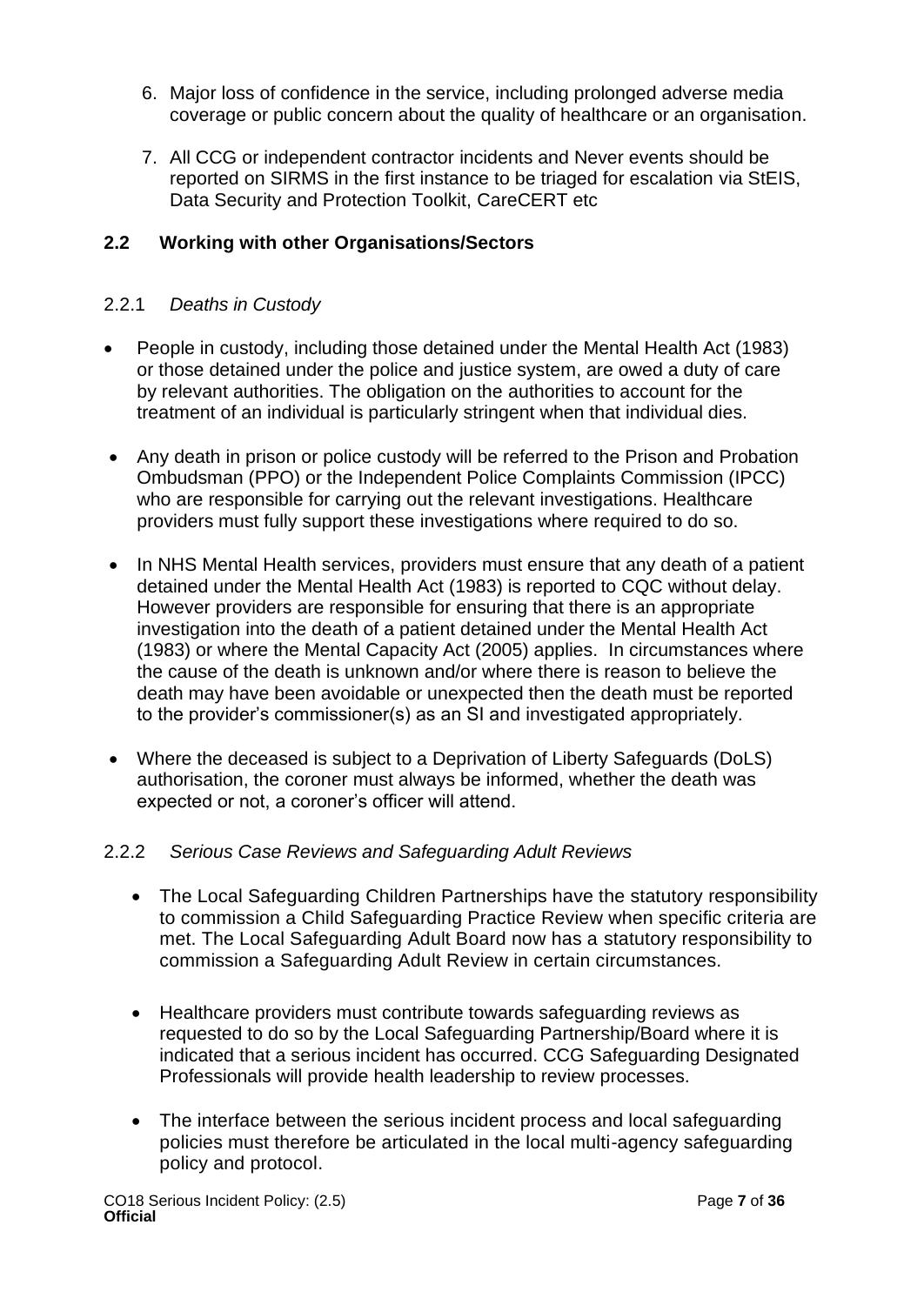• Further details on the procedure for the reporting and management of safeguarding children/adults incidents can be found in **Appendix 2**.

### 2.2.3 *Domestic Homicide Reviews*

• Where a Domestic Homicide is identified by the police, the Community Safety Partnership (CSP) will consider whether the case meets the criteria for a Domestic Homicide Review (DHR). Healthcare providers must co- operate in this process. CCG Safeguarding Designated Professionals will provide health leadership to review processes.

### 2.2.4 *Homicide by patients in receipt of mental health care*

- Where patients in receipt of mental health services commit a homicide, NHS England will consider and, if appropriate, commission and investigation. This process is overseen by NHS England's Regional investigation teams.
- 2.2.5 *Serious Incidents in National Screening Programmes*
- 2.2.5.1 There are a number of immunisation or screening programmes which require a broader approach to handling incidents.
- 2.2.5.2 The Screening Quality Assurance Service is responsible for surveillance and trend analysis of all screening incidents. It will ensure that the lessons learned from incidents are collated and disseminated nationally.
- 2.2.5.3 Screening SIs are often very complex, multi-faceted incidents that require robust coordination and oversight by Screening and Immunisation Teams working within Sub-regions and specialist input from Public Health England's Screening Quality Assurance Service.
- 2.2.5.4 Further details on the management of incidents within the screening programme are available in "Managing Safety Incidents in NHS Screening Programme" (Appendix 3)
- 2.2.5.5 For SIs linked to national screening programmes (e.g. ante natal and child health screening, retinal screening etc.) the Regional Screening Lead will provide advice to local organisations and will inform the national coordinating bodies as appropriate.
- 2.2.5.6 Flow chart for managing screening incidents can be found in Appendix 3
- **2.3 Information Governance and Cyber Security Serious Incidents requiring Investigation**
- 2.3.1 The General Data Protection Regulation (GDPR)/UK Data Protection Bill imposes legal obligations on controllers to comply with the requirement to report specific breaches to the Information Commissioner's Office (ICO) without undue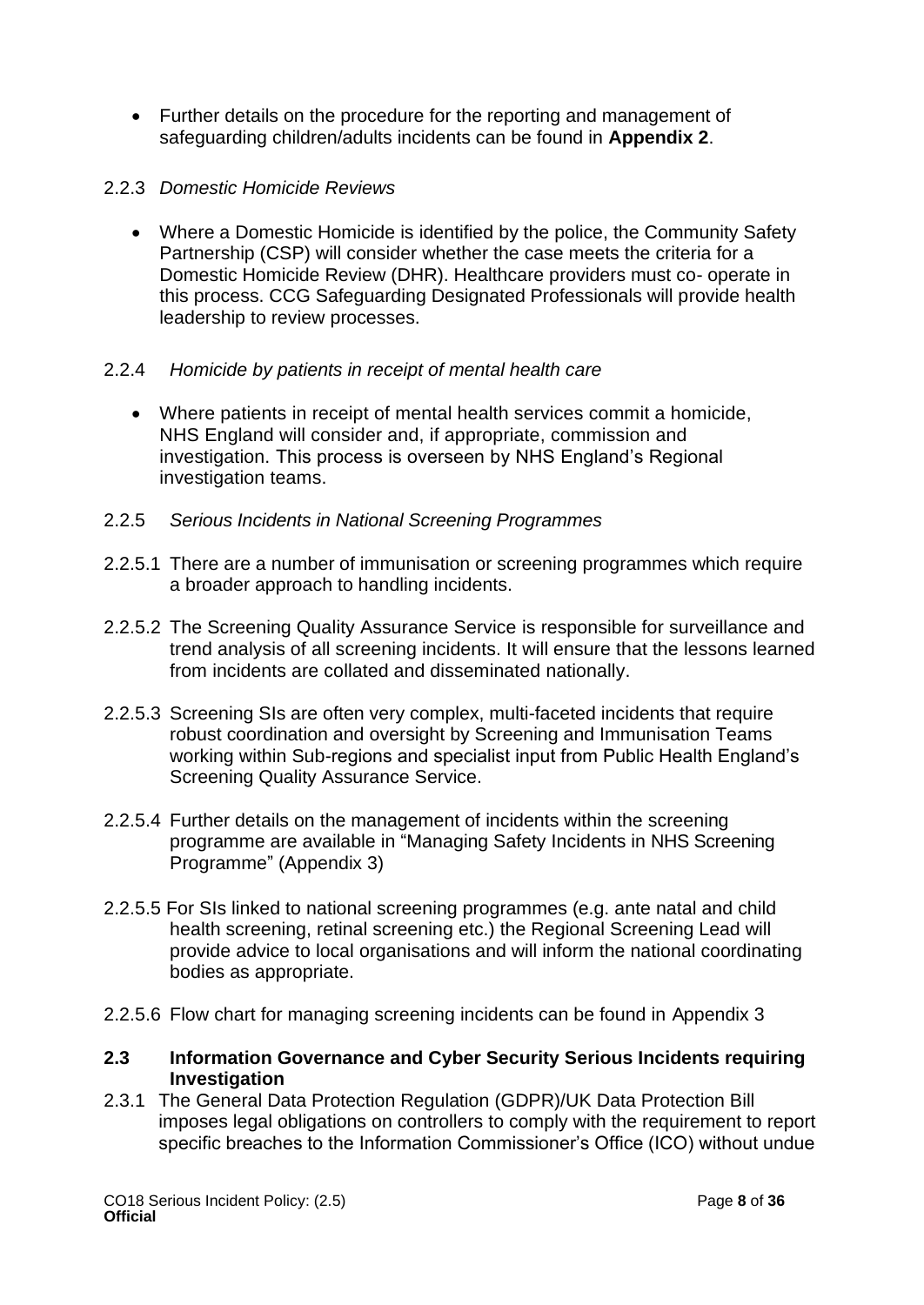delay and no later than 72 hours of becoming aware of such a breach, where the breach is likely to result in a risk to the rights and freedoms of individuals.

- 2.3.2 GDPR/UK Data Protection Bill requires that a controller informs individuals affected by a breach of their personal data of the breach without undue delay, where the breach is likely to result in a risk to the rights and freedoms of individuals.
- 2.3.3 Any incident involving the actual or potential loss of personal information that involves a high risk to the rights and freedoms of individuals should be considered as potentially serious and advice should be sought from the IG service.
- 2.3.4 Where an IG incident impacts upon a patient's rights and freedoms it must be reported to the Clinical Quality team so they can report it through the STEIS system as soon as possible (and no later than 24 hrs. after the incident during the working week). These must be categorised in STEIS using the "Confidential Information Leak/IG Breach" category. NHS England is responsible for notifying the Department of Health of any category 3-5 incident and will do this as soon as possible after they have been made aware of such an incident (either through STEIS or other means).
- 2.3.5 There is no simple definition of an information governance serious incident. The scope of an Information Governance Serious Incident may include:
	- Breach of one of the principles of the Data Protection Act and/or the Common Law Duty of Confidentiality, or the General Data Protection Regulations.
	- Unlawful disclosure or misuse of confidential data, recording or sharing of inaccurate data, information security breaches and inappropriate invasion of people's privacy.
	- Personal data breaches which could lead to identity fraud or have other significant impact on individuals.
- 2.3.6 There are many possible definitions of what a Cyber incident is, for the purposes of reporting the definition is anything that could (or has) compromised information assets within Cyberspace. "Cyberspace is an interactive domain made up of digital networks that is used to store, modify and communicate information. It includes the internet, but also the other information systems that support a businesses, infrastructure and services."

These types of incidents could include:

- Denial of Service attacks
- Phishing emails
- Social Media Disclosures
- Web site defacement
- Malicious Internal damage
- Spoof website
- Cyber Bullying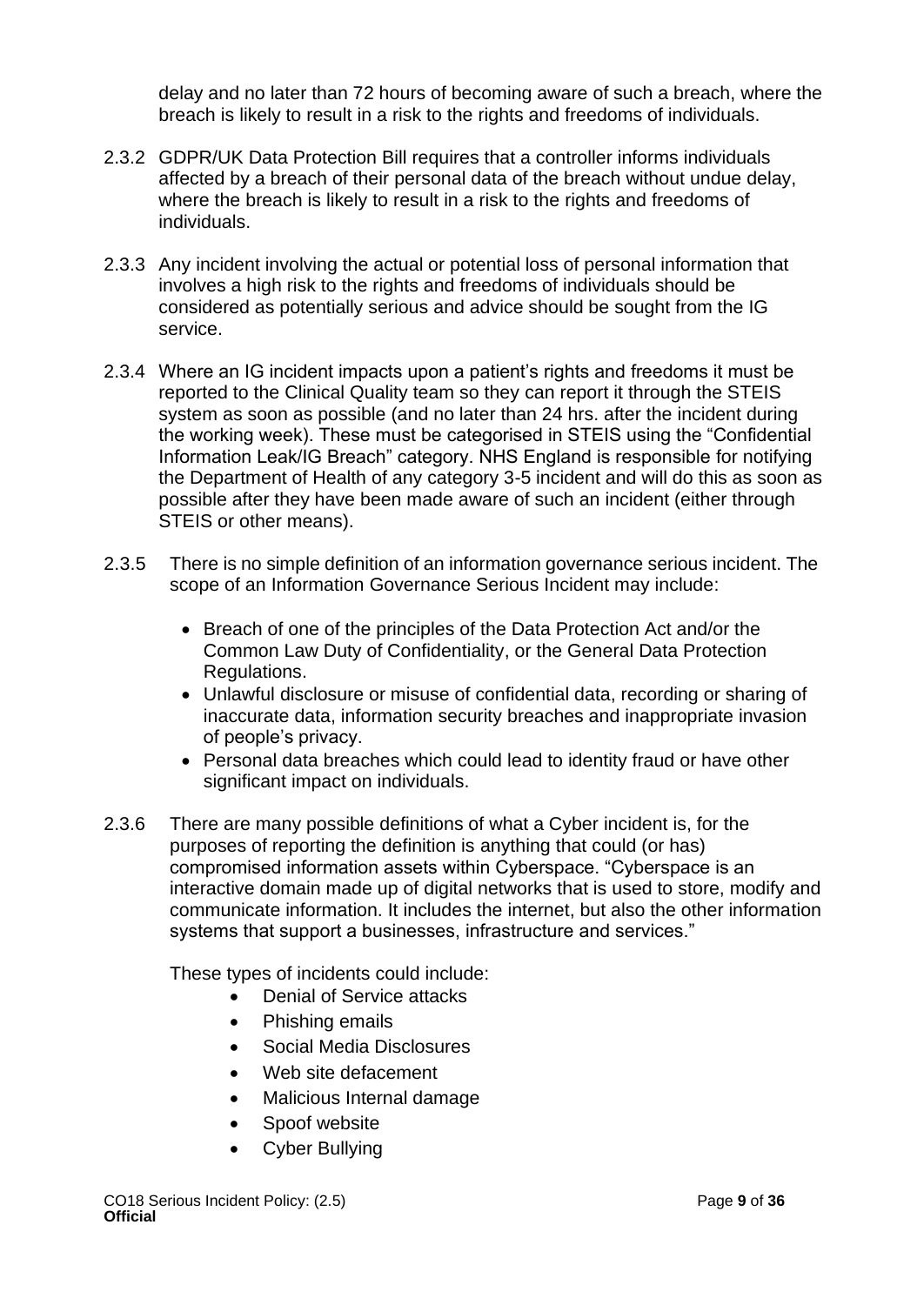- 2.3.7 NHS Digital has provided guidance for how SIs relating to information governance and cyber security should be dealt with and should be embedded within local process and procedures. The full guidance is accessible at https://www.dsptoolkit.nhs.uk/Help/29
- 2.3.8 Individual organisations are responsible for following NHS Digital's Guide to the notification of data security and protection incidents. Incidents which score Level 2 or above must be reported centrally via the Information Governance Toolkit. If a CCG is unsure of the level of the incident, further guidance can be sought from the Commissioning Support Unit's Information Governance Team.
- 2.3.9 Breach reporting is now mandatory for all organisations. Notification and subject communication requirements will include breaches that organisations might not have notified under the previous data protection regime. The traditional view that a data breach is only reportable when data falls into the wrong hands is now replaced by a concept of a risk to rights and freedoms of individuals' under Article 33 of GDPR. Any security breach that creates a risk to the rights and freedoms of the individual is a personal data breach and could be notifiable to the ICO if it reaches a certain threshold. Any personal data breach that could create a significant risk to the rights and freedoms of an individual must be notified to the Information Commissioner via this reporting tool. All personal data breaches will involve a breach of security at some point in the processing and the additional use of this tool for NIS incident reporting will save the health and social care sector time and effort in reporting.
- 2.3.10 Any incident must be graded according to the significance of the breach and the likelihood of those serious consequences occurring. The incident must be graded according to the impact on the individual or groups of individuals and not the organisation. It is advisable that incidents are reviewed by the Data Protection Officer or Calldicott Guardian or the Senior Information Risk Owner when determining what the significance and likelihood a data breach will be. The significance is further graded rating the incident of a scale of 1-5. 1 being the lowest and 5 the highest. The likelihood of the consequences occurring are graded on a scale of 1-5, 1 being a non-occurrence and 5 indicating that it has occurred.
- 2.3.11 Where the personal data breach relates to vulnerable group in society, as defined below, the minimum score will be a 2 in either significance or likelihood unless the incident has been contained. This will have the effect of automatically informing the Information Commissioner if one of the other axes scores above a 3. Further guidance can be sought from the Commissioning Support Unit's information governance team.
- 2.3.12 Consideration should always be given to informing patients/service users when person identifiable information about them has been lost or inappropriately placed in the public domain.
- 2.3.10 Loss of encrypted media should not be reported as an SI unless the data controller has reason to believe that the encryption did not meet the Department of Health Standards that the protections had been broken or were improperly applied.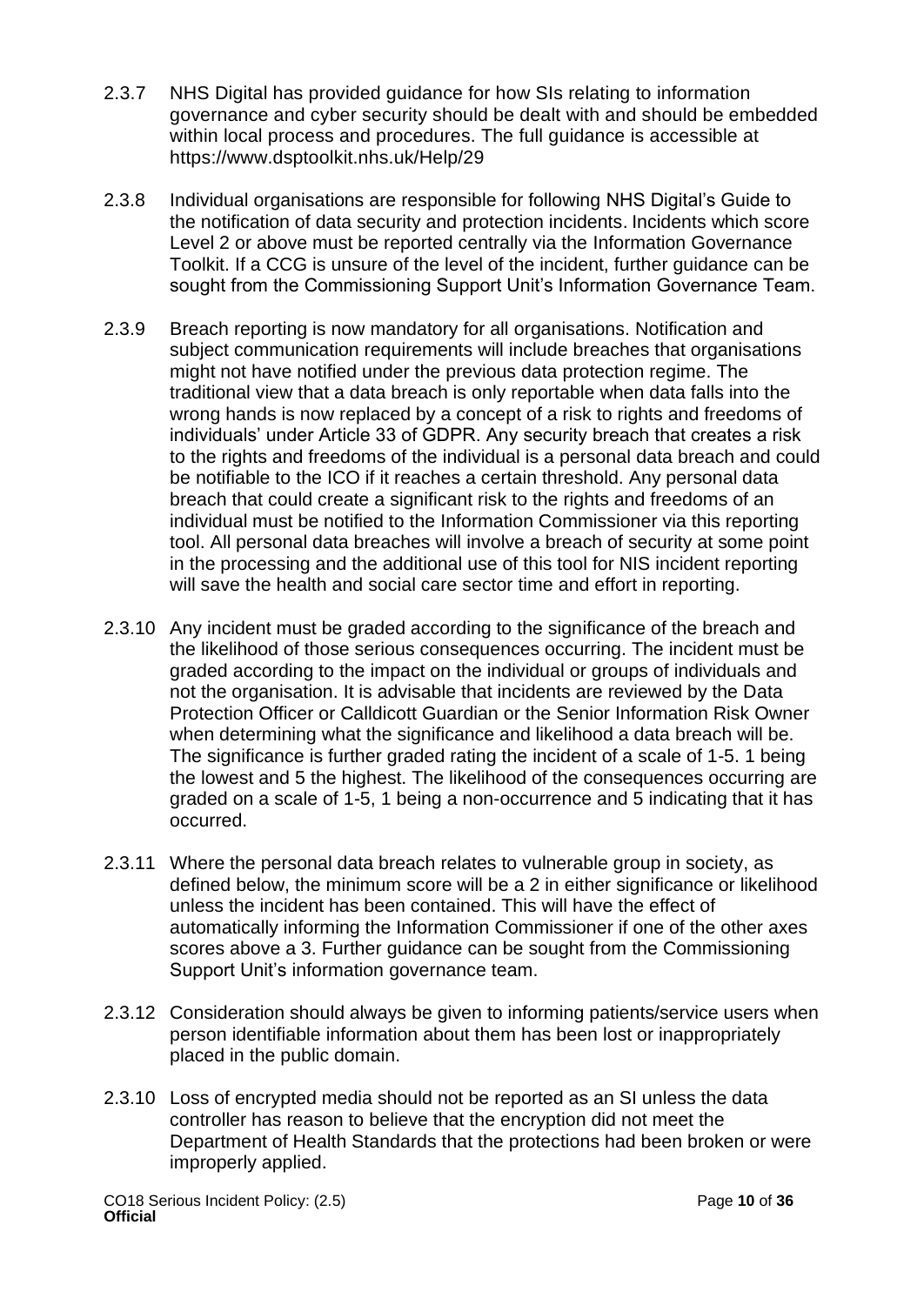**[https://digital.nhs.uk/data-and-information/looking-after-information/data](https://digital.nhs.uk/data-and-information/looking-after-information/data-security-and-information-governance/data-security-and-protection-toolkit)[security-and-information-governance/data-security-and-protection-toolkit](https://digital.nhs.uk/data-and-information/looking-after-information/data-security-and-information-governance/data-security-and-protection-toolkit)**

### **2.4 Serious Incidents involving controlled drugs**.

2.4.1 SIs that involve controlled drugs must also be notified to the North of England Commissioning Support Medicines Optimisation Team.

### <span id="page-10-0"></span>**3. Reporting and Management of Serious Incidents**

#### **3.1 Independent Healthcare sector**

- 3.1.1 The Independent Healthcare Sector (IHS) should be subject to contractual obligations for the reporting of SIs. The CCG should ensure that appropriate reporting arrangements are in place with the IHS in relation to SIs (Appendix 6).
- 3.1.2 The commissioning CCG should ensure that IHS SIs are reported via STEIS and investigated appropriately.

#### **3.2 Guidance for Commissioned Services/Providers**

- 3.2.1 Each NHS Trust/organisation must nominate a single point of contact or lead officer for managing all SIs.
- 3.2.2 Organisations should ensure that mechanisms are in place to report all incidents meeting the criteria.
- 3.2.3 The SI lead officer must report a SI through STEIS within 2 working days of Identification of the SI, completing all relevant sections. At this stage it is important that any immediate learning is included in this report.
- 3.2.4 If appropriate, the SI lead officer must liaise with the organisations communications team who will liaise directly NHS England Communications team.
- 3.2.5 The organisation must then provide a 72hr report, which should be sent to NECS [necsu.durham-si@nhs.net](mailto:necsu.durham-si@nhs.net) as the responsible delegate for CCGs. The report should include more information regarding the event, immediate learning and how the RCA will be conducted.
- 3.2.6 Under the Data Protection Act (2018) organisations need to be open and transparent with regards to investigation processes, unless there are specific exceptions. Arrangements may need to be put in place to support patients and family members through the investigation process and sharing of the outcome of investigations. The appointment of a Family Liaison Officer may be appropriate.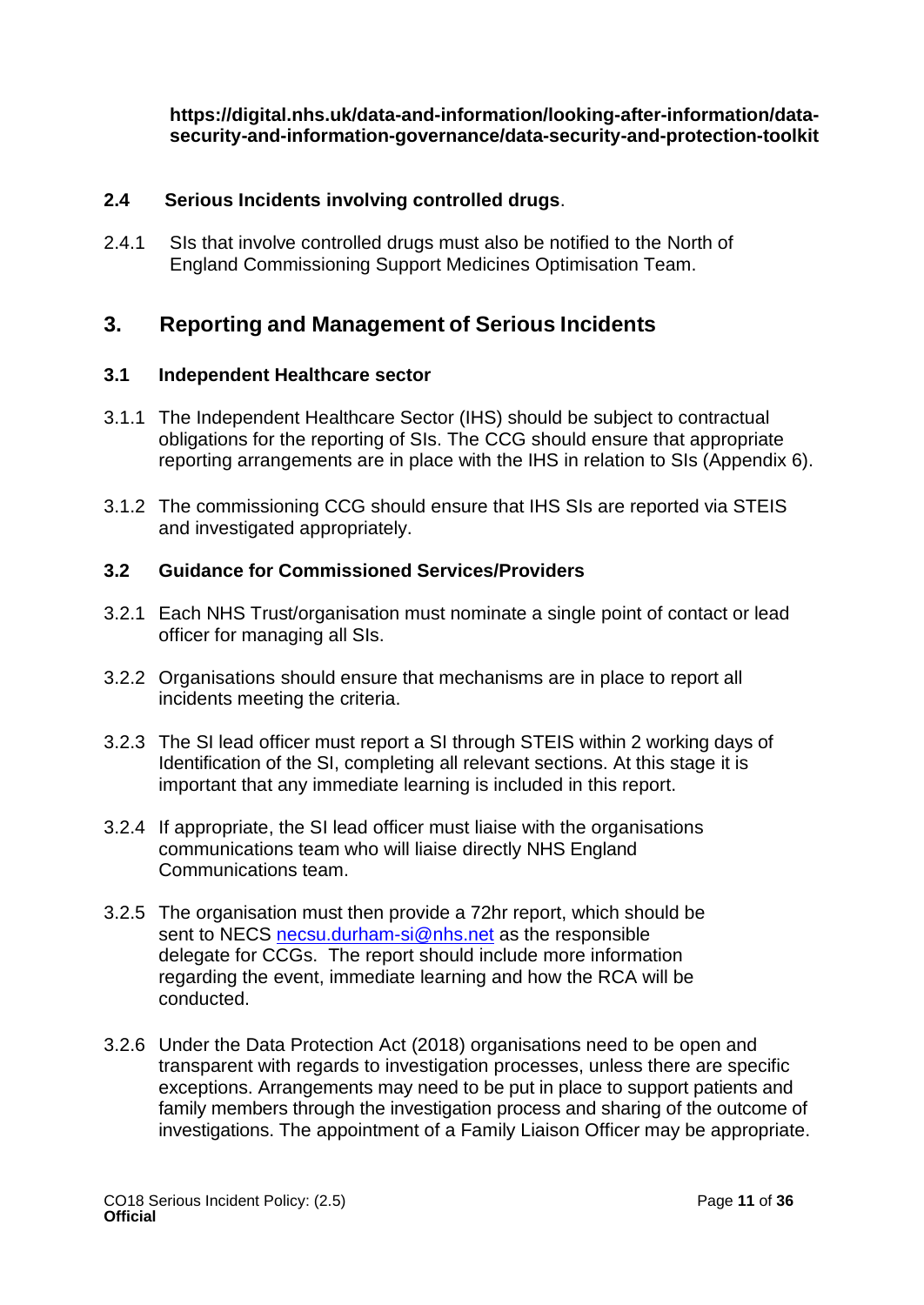- 3.2.7 If an incident spans organisational boundaries, **it is the responsibility of the organisation where the incident took place** to formally report it through STEIS. All other additional organisations involved must contribute and fully cooperate with the process in line with the agreed timescales. Where there is doubt about who should report the incident then clarity must be sought through the North of England Commissioning Support Clinical Quality Team.
- 3.2.8 If an incident involves more than one NHS organisation a decision will be made (mutually agreed) as to which is the lead investigating organisation. Where an incident involves the independent sector or contracted services, it is the role of the commissioning CCG to lead. The RASCI model should be completed in order to assign accountability.
- 3.2.9 This guidance must not interfere with existing lines of accountability and does not replace the duty to inform the police and/or other organisations or agencies where appropriate. Further guidance can be obtained from the Department of Health publication *Memorandum of Understanding: Investigating Patient Safety Incidents* June 2004 and accompanying NHS guidance of December 2006. The need to involve outside agencies should not impede the retrieval of immediate learning.
- 3.2.10 Certain SIs may also be subject to independent investigations conducted by the Healthcare Safety Investigation Branch (HSIB) and this includes all patient safety investigations of maternity incidents occurring in the NHS which meet criteria for the Each Baby Counts programme.
- 3.2.11 Incidents which have impacted or have had potential to impact on children and/ or vulnerable adults must be investigated in conjunction with the identified safeguarding lead and in accordance with related guidance.
- 3.2.12Where an incident is subject to the involvement of a coroner, an independent inquiry, serious case review or any safeguarding issues, this should be highlighted clearly within the STEIS report as this may affect closure date.
- 3.2.13 Organisations should undertake investigation procedures / root cause analysis (RCA) as per organisation policy and submit to the responsible body within the agreed timescales. An example for the contents of a report and action plan can be found in **Appendix 5.** To ensure confidentiality all reports submitted to the CCGs or North of England Commissioning Support Clinical Quality Team should be anonymous and sent via the agreed STEIS NHS-net account. NECS will conduct a quality assurance check on all RCAs on behalf of the relevant CCG in order to ensure the 20 day deadline is met.

### 3.3 **Clinical Commissioning Groups (CCGS) SIs**

3.3.1 If a Serious Incident has been identified as occurring within the CCG, reporters should refer to STCCG C008 Incident Reporting and Management Policy.

### **3.4 Independent Contractors**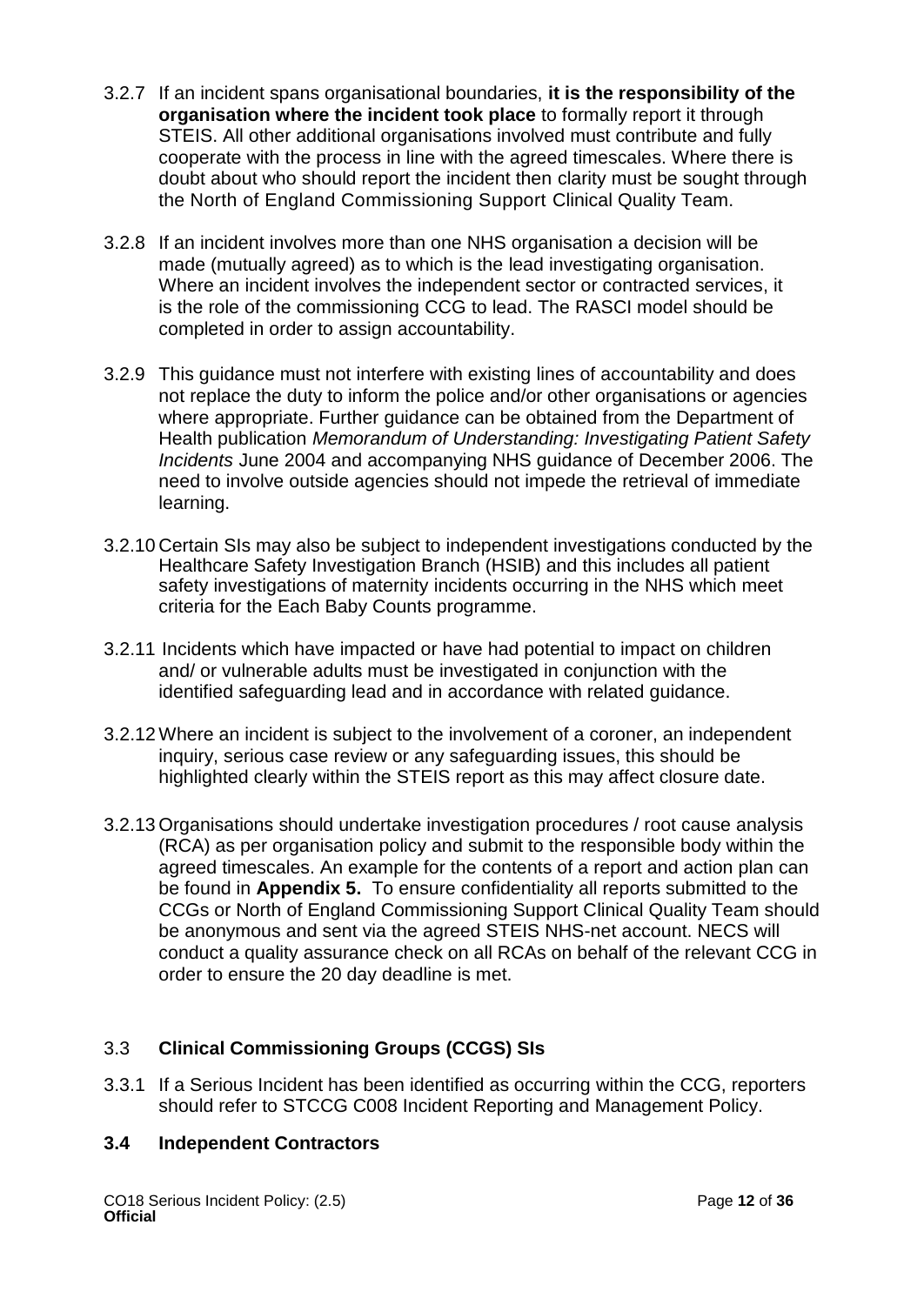- 3.4.1 Once an SI is identified, in a CCG commissioned service, the Independent Contractors Procedure for the Reporting and Management of Serious Incidents should be followed, or where applicable NHS England should be notified. This is explicit in Appendix 6.
- 3.4.2 Where an SI raises professional concerns about a GP CCG local arrangements for assuring high standards of professional performance should be invoked, where this is applicable or NHS England notified.
- 3.4.3 Independent Contractors should have systems in place to ensure that staff are supported appropriately following the identification of a SI.

### **3.5 NHS Providers**

- 3.5.1 Once an SI is identified, the Providers' Procedure for the Reporting and Management of Serious Incidents should be followed (Appendix 6).
- 3.52 Providers should have systems in place to ensure that staff are supported appropriately following identification of a SI

### **3.6 Independent Healthcare Sector Providers**

3.6.1 Once an SI is identified, the Procedure for the Reporting and Management of Independent Healthcare Sector Serious Incidents should be followed (Appendix 6).

### **3.7 Staff Involved in Serious Incidents**

- 3.7.1 Serious incidents can be distressing for those involved.
- 3.7.2 The Director, Head of Service or appropriate Manager should ensure that staff are supported at all stages of a SI with reference to CCG HR policies.
- 3.7.3 The Director, Head of Service or appropriate Manager are responsible for ensuring that a de-briefing session occurs at an appropriate stage following a SI.
- 3.7.4 If, during the course of a SI investigation it becomes apparent that a member of staff may be subject to a disciplinary hearing, appropriate advice and support should be taken via Human Resources and the relevant policy followed.

### **3.8 Information for Education and Training Organisations**

- 3.8.1 In the event an incident involves a student or trainee, the relevant academic institution will be notified by the NHS Trust/CCG as appropriate.
- 3.8.2 Where a SI concerns the commissioning or provision of medical or dental education or training, or a medical or dental trainee or trainees, there will be appropriate communication between the CCG and Health Education England (North East).

### **3.9 CCG Management & Closure of Serious Incidents**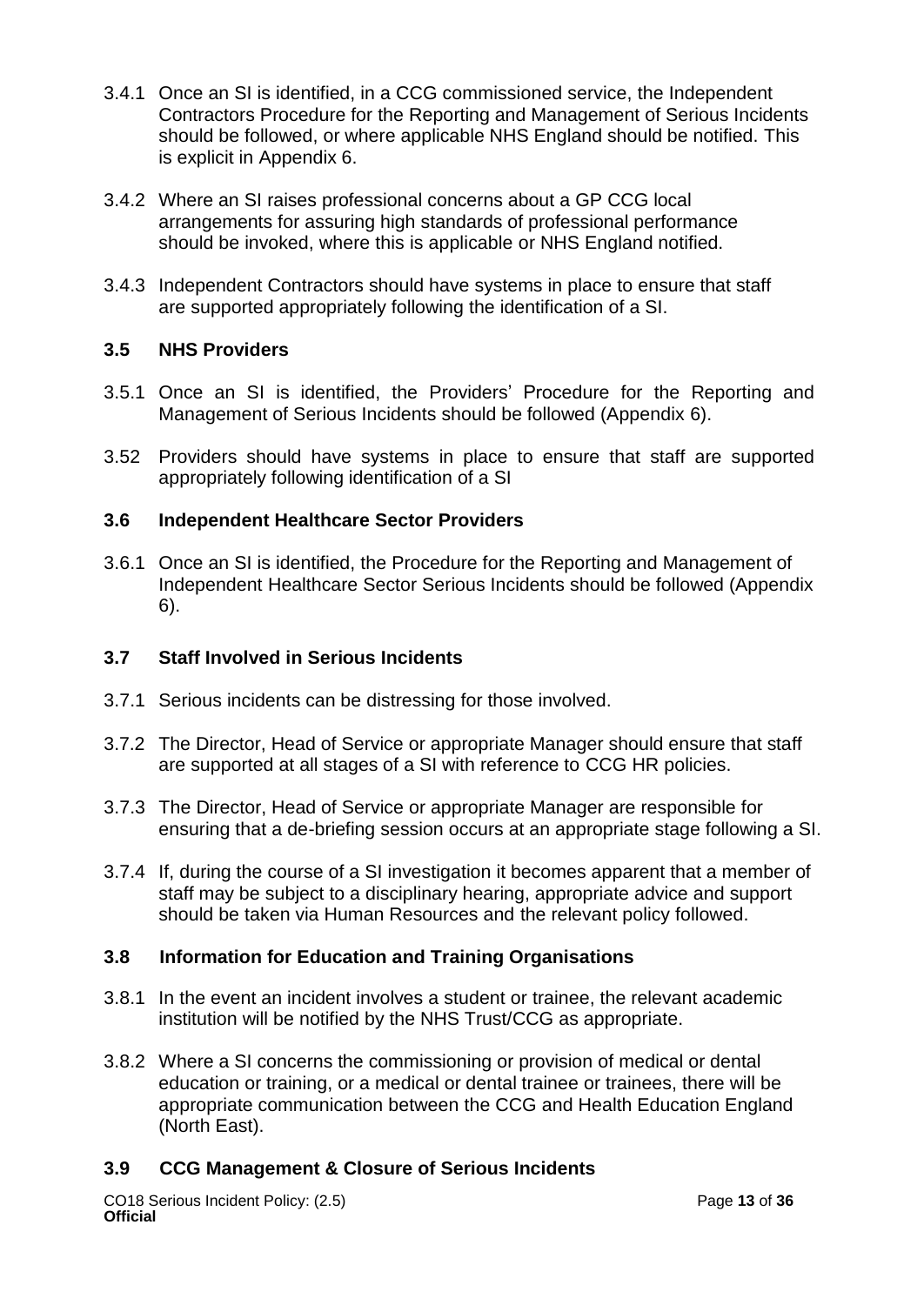- 3.9.1 The CCG is responsible for quality assuring the robustness of its providers' serious incident investigations and the action plan implementation undertaken by their providers.
- 3.9.2 The CCG is responsible for evaluating investigations and gaining assurance that the processes and outcomes of investigations include identification and implementation of improvements that will prevent recurrence of serious incidents.
- 3.9.3 In order to achieve this, the CCG has established the Serious Incident Panel and the terms of reference can be found in Appendix 8.

| <b>Council of</b><br><b>Practices</b>                                  | Have delegated responsibility to the governing body (GB) for<br>setting the strategic context in which organisational process<br>documents are developed, and for establishing a scheme of<br>governance for the formal review and approval of such<br>documents.                                                                                                                                                                                                                                     |
|------------------------------------------------------------------------|-------------------------------------------------------------------------------------------------------------------------------------------------------------------------------------------------------------------------------------------------------------------------------------------------------------------------------------------------------------------------------------------------------------------------------------------------------------------------------------------------------|
| <b>Chief Officer</b>                                                   | The Chief Officer has overall responsibility for the strategic<br>direction and operational management, including ensuring that<br>CCG process documents comply with all legal, statutory and<br>good practice guidance requirements.                                                                                                                                                                                                                                                                 |
|                                                                        | The Chief Officer has responsibility for ensuring that the CCG<br>has the necessary management systems in place to enable<br>the effective management and implementation of all risk<br>management and governance policies and delegates the<br>responsibility for the management of SIs to the Executive Lead<br>for Quality, Patient Safety and Safeguarding.                                                                                                                                       |
| <b>Executive Director</b><br>for Nursing,<br><b>Quality and Safety</b> | The Executive Director for Nursing, Quality and Safety has<br>overall responsibility for ensuring the necessary<br>management systems are in place for the effective<br>implementation of serious incident reporting for the CCG<br>and delegates management of SIs and reporting to the<br><b>Head of Quality and Patient Safety</b>                                                                                                                                                                 |
|                                                                        | Including responsibility for ensuring:<br>The incident management process is robust and adhered<br>to.<br>Incidents are maintained and managed in timely manner.<br>$\bullet$<br>Staff have the necessary training required to implement the<br>$\bullet$<br>policy.<br>Mechanisms are in place within the organisation for regular<br>reporting and monitoring of incident themes and lesson<br>learned.<br>Confirm to NECS Clinical Quality Team that incidents can<br>be marked as fully completed |

### <span id="page-13-0"></span>**4. Duties and Responsibilities**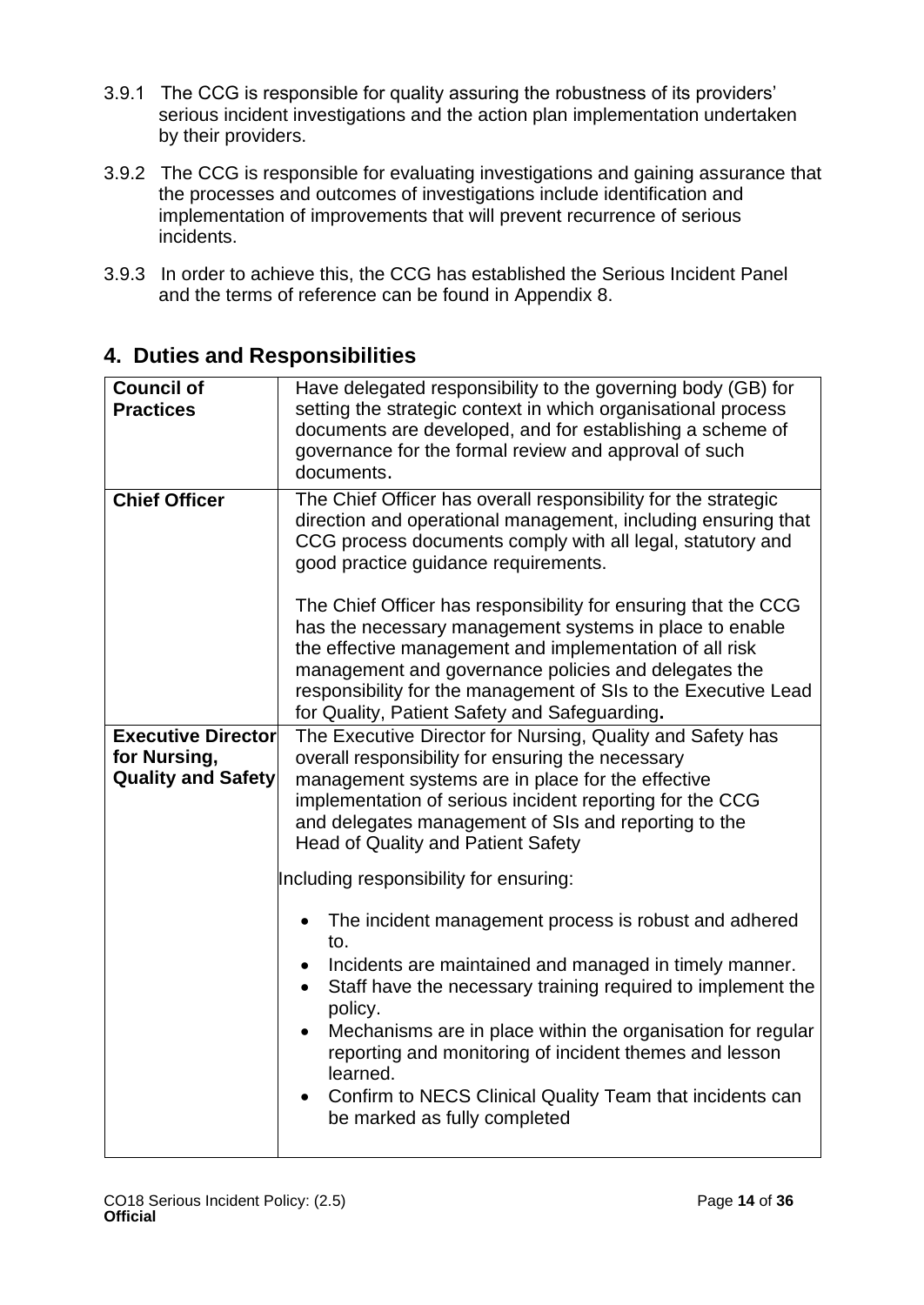| <b>Head of Quality</b><br>and Patient Safety                                                                                                    | The Head of Quality and Patient Safety (HQPS) has delegated<br>responsibility for ensuring SIs are reported, recorded and<br>managed effectively across the CCG. NECS Clinical Quality<br>team are commissioned to provide this service. The HQPS is<br>responsible for notifying CCG Directors and the Chair of the<br>Quality and Safety Committee that a Never Event has occurred<br>within our locally commissioned services.                                                                                                                                                                                                                                                                                                                                                                   |
|-------------------------------------------------------------------------------------------------------------------------------------------------|-----------------------------------------------------------------------------------------------------------------------------------------------------------------------------------------------------------------------------------------------------------------------------------------------------------------------------------------------------------------------------------------------------------------------------------------------------------------------------------------------------------------------------------------------------------------------------------------------------------------------------------------------------------------------------------------------------------------------------------------------------------------------------------------------------|
| <b>Safeguarding</b>                                                                                                                             | Safeguarding will be asked to contribute or oversee the<br>safeguarding component of any serious incidents.                                                                                                                                                                                                                                                                                                                                                                                                                                                                                                                                                                                                                                                                                         |
| <b>Line Managers</b>                                                                                                                            | Managers have responsibility for promoting the policy directly with<br>their staff and, where appropriate, taking Directorate responsibility<br>for the co-ordination of investigations in support of the Director for<br>Nursing, Quality and Safety.                                                                                                                                                                                                                                                                                                                                                                                                                                                                                                                                              |
| All staff                                                                                                                                       | All staff, including temporary and agency staff, are responsible<br>for:<br>Compliance with relevant process documents. Failure to<br>comply may result in disciplinary action being taken.<br>Co-operating with the development and implementation of<br>$\bullet$<br>policies and procedures as part of their normal duties and<br>responsibilities.<br>Identify the need for a change in policy or procedure as a<br>result of becoming aware of changes to statutory<br>requirements, revised professional or clinical standards and<br>local/national directives, and advising there line manager.<br>Identifying training needs in respect of policies and<br>procedures and bringing them to the attention of their line<br>manager.<br>Attending training/awareness sessions when provided. |
| <b>North of England</b><br><b>Commissioning</b><br><b>Support (NECS)</b><br><b>Clinical Quality</b><br>Representative                           | The NECS Clinical Quality Representative will<br>Consider if a serious incident falls into the category of a<br>STEIS reportable SI to the national system and report<br>accordingly where the provider organisation does not have<br>access to StEIS<br>Review clinical quality incidents reported by the CCG.<br>$\bullet$<br>Provide clinical quality incident reports as requested.<br>Facilitate the Serious Incident Panel process<br>$\bullet$                                                                                                                                                                                                                                                                                                                                               |
| <b>North of England</b><br><b>Commissioning</b><br><b>Support (NECS)</b><br><b>Senior Medicines</b><br><b>Optimisation</b><br><b>Pharmacist</b> | The NECS Senior Medicines Optimisation Pharmacist has<br>Responsibility for ensuring that all SIs in relation to<br>controlled drugs are investigated appropriately and liaison<br>with the Controlled Drugs Local Intelligence Network (LIN).                                                                                                                                                                                                                                                                                                                                                                                                                                                                                                                                                      |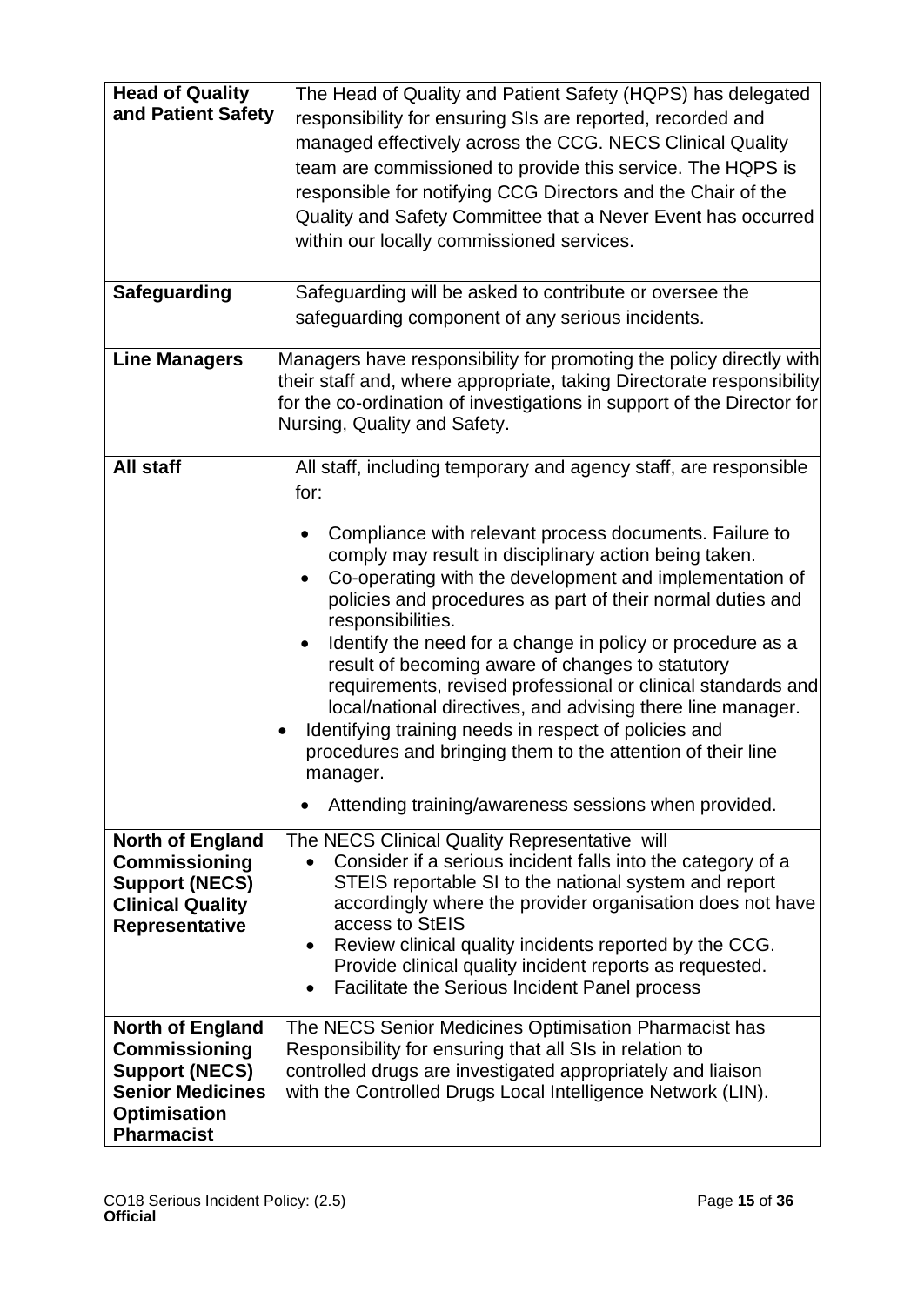| <b>North of England</b><br><b>Commissioning</b><br><b>Support (NECS)</b><br><b>Senior</b><br><b>Governance</b><br>Officer (IG) | NECS Information Governance Lead has the responsibility to:<br>Provide information governance support to staff in the<br>$\bullet$<br>organisation.<br>Co-ordinate different areas of information governance and to<br>$\bullet$<br>ensure progress against key standards and requirements.<br>In collaboration with IT, develop, implement and monitor<br>information security across the organisation.<br>Support the CCG in evidence collation, upload and publicise the<br>Data Security and Protection Toolkit. |
|--------------------------------------------------------------------------------------------------------------------------------|----------------------------------------------------------------------------------------------------------------------------------------------------------------------------------------------------------------------------------------------------------------------------------------------------------------------------------------------------------------------------------------------------------------------------------------------------------------------------------------------------------------------|
| North of England                                                                                                               | NECS Information Governance team has the responsibility to:                                                                                                                                                                                                                                                                                                                                                                                                                                                          |
| <b>Commissioning</b><br><b>Support (NECS)</b><br><b>Information</b><br><b>Governance Team</b>                                  | Provide information governance support to staff in the<br>$\bullet$<br>organisation.<br>Co-ordinate different areas of information governance and<br>to ensure progress against key standards and<br>requirements.                                                                                                                                                                                                                                                                                                   |
|                                                                                                                                | In collaboration with IT, develop, implement and monitor<br>$\bullet$<br>information security across the organisation.<br>Support the CCG in evidence collation, upload and<br>publicise the Data Security Protection Toolkit.                                                                                                                                                                                                                                                                                       |
| <b>All Independent</b><br><b>Contractors</b><br><b>Pharmacists)</b>                                                            | This policy is recommended to all independent contractors,<br>where NHS services are commissioned by the CCG, for<br>implementation appropriately and working across the health<br>economy in learning and improving care for our patients and<br>services.                                                                                                                                                                                                                                                          |
| <b>All NHS provider</b><br>organisations<br>and Independent<br><b>Healthcare</b><br>Sector (IHS)<br>providers                  | All NHS provider organisations and Independent Healthcare<br>Sector providers providing NHS commissioned services are<br>responsible for ensuring that their own SI policy reflects the<br>reporting arrangements for NHS provider organisations and<br>Independent Healthcare Sector organisations within this policy.                                                                                                                                                                                              |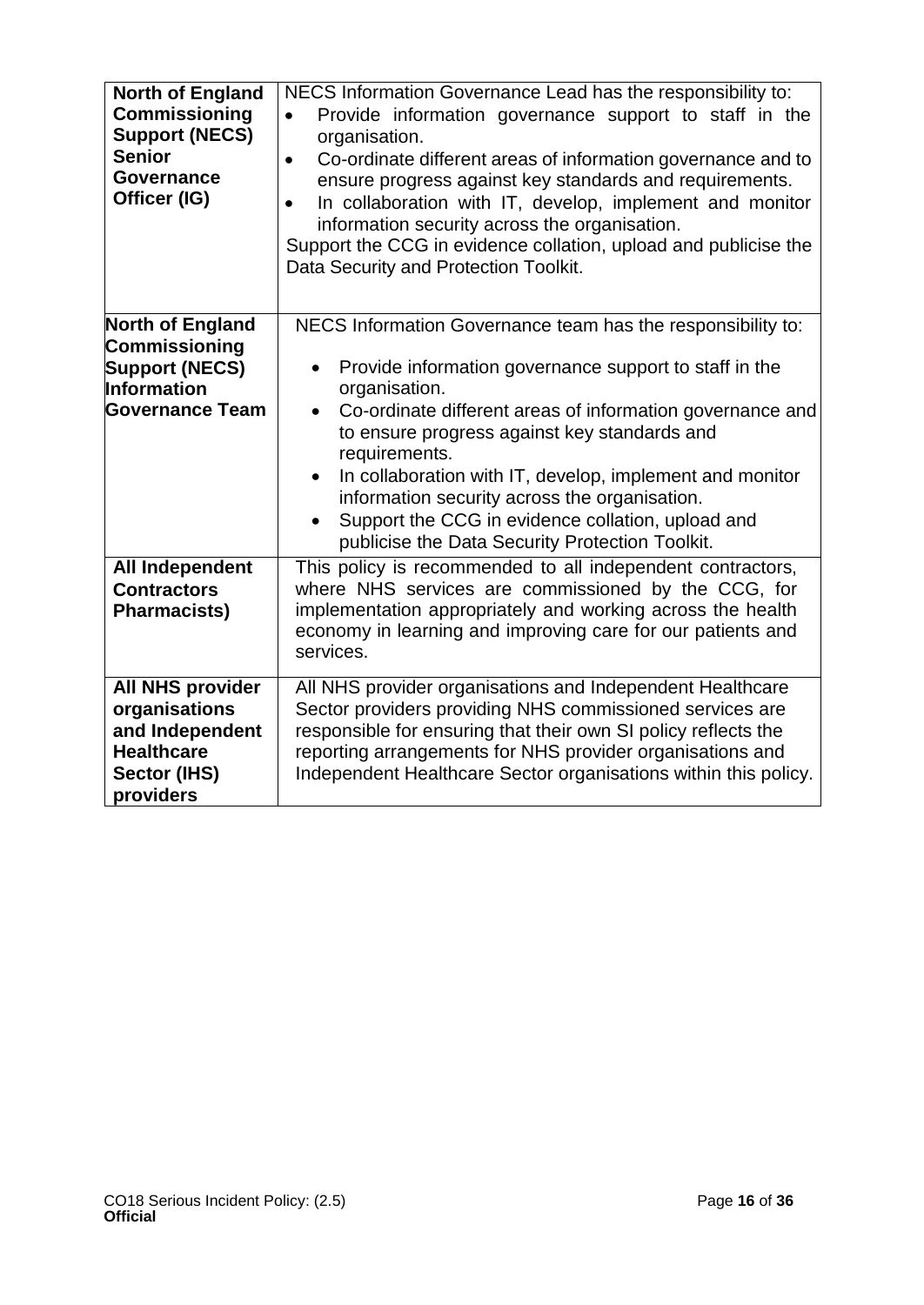### <span id="page-16-0"></span>**4.1 Lead committee duties and accountabilities:**

- 4.1.1 The Joint Quality and Safety Committee has responsibility for overseeing the trends and themes from serious incidents and receives regular updates within the Quality Reports. The Committee reports to the Governing Bodies.
- 4.1.2 Serious Incident Panel has been established jointly with Sunderland CCG (SCCG). The panel has responsibility to review and monitor all relevant serious incidents until closure can be recommended to ensure the completion of all required actions and identification of appropriate lessons learnt. The Panel is cochaired by the Executive Directors for Nursing, Quality and Safety for both CCGs. The panel process is facilitated by the North of England Commissioning Support (NECS) Clinical Quality Team.

### **5. Implementation**

- 5.1 This policy will be available to all staff for use in the circumstances described on the title page.
- 5.2 CCG directors and managers are responsible for ensuring that relevant staff within the CCG have read and understood this document and are competent to carry out their duties in accordance with the procedures described.

### **6. Training Implications**

- 6.1 The sponsoring director will ensure that the necessary training or education needs and methods required to implement the policy are identified and resourced or built into the delivery planning process. This may include identification of external training providers or development of an internal training process.
- 6.2 The level of training required in incident reporting and management varies depending on the level and responsibility of the individual employee.
- 6.3 The training required to comply with this policy is key to the successful implementation of the policy and embedding a culture of incident reporting and management in the organisation. Through a training and education programme, staff will have the opportunity to develop more detailed knowledge and appreciation of the role of incident reporting and management. Training and education will be offered through a rolling programme of incident reporting and management training.

### <span id="page-16-1"></span>7. **Fair Blame**

The CCG is committed to a policy of 'fair blame'. In particular formal disciplinary procedures will only be invoked following an incident where:

• there are repeat occurrences involving the same person where their actions are considered to contribute towards the incident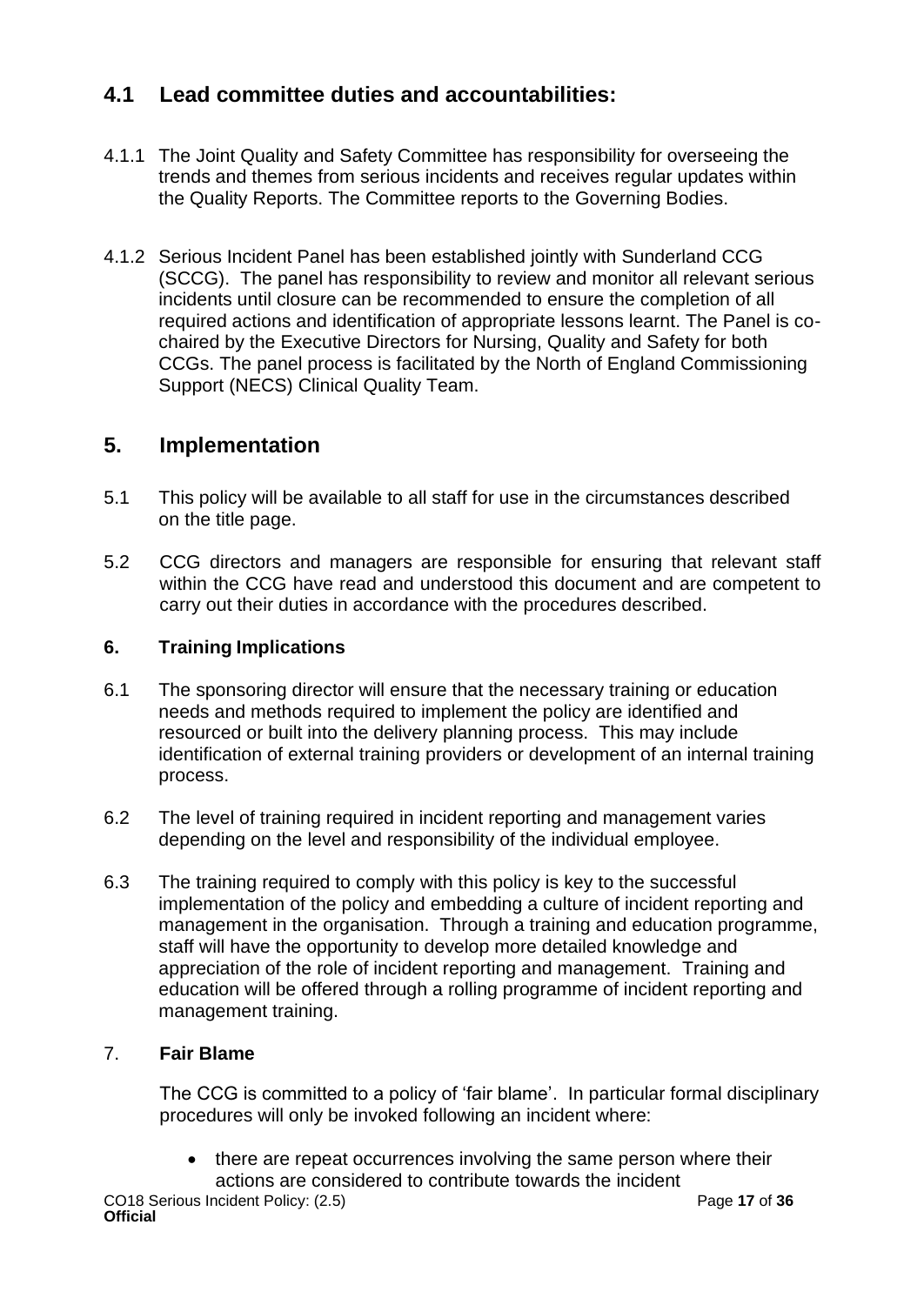- there has been a failure to report an incident in which a member of staff was either involved or about which they were aware (failure to comply with organisation's policy and procedure)
- in line with the organisation and/or professional regulatory body, the action causing the incident is removed from acceptable practice or standards, or where
- there is proven malice or intent

Fair blame means that the organisation:

- operates its incident reporting policy in a culture of openness and transparency which fulfils the requirements for integrated governance
- adopts a systematic approach to an incident when it is reported and does not rush to judge or 'blame' without understanding the facts surrounding it
- encourages incident reporting in the spirit of wanting to learn from things that go wrong and improve services as a result

### **7.1 Support for staff, and others**

When an incident is reported it can be a stressful time for anyone involved, whether they are members of staff, a patient directly involved or a witness to the incident. They all need to know that they are going to be treated fairly and that lessons will be learned and action taken to prevent the incident happening again.

### **7.2 A Just Culture Guide**

In March 2018 NHS Improvement published 'A just culture guide' (Appendix 9) which replaced the NPSA incident decision tree. The fair treatment of staff supports a culture of fairness, openness and learning in the NHS by making staff feel confident to speak up when things go wrong, rather than fearing blame.

Supporting staff to be open about mistakes allows valuable lessons to be learnt so the same errors can be prevented from being repeated.

The guide supports a conversation between managers about whether a staff member involved in a patient safety incident requires specific individual support or intervention to work safely.

- It asks a series of questions that help clarify whether there truly something is specific about an individual that needs support or management versus whether the issue is wider, in which case singling out the individual is often unfair and counter-productive.
- it helps reduce the role of unconscious bias when making decisions and will help ensure all individuals are consistently treated equally and fairly no matter what their staff group, profession or background.

The guide should not be used routinely. It should only be used when there is already suspicion that a member of staff requires some support or management to work safely, or as part of an individual practitioner performance/case investigation. Remember, you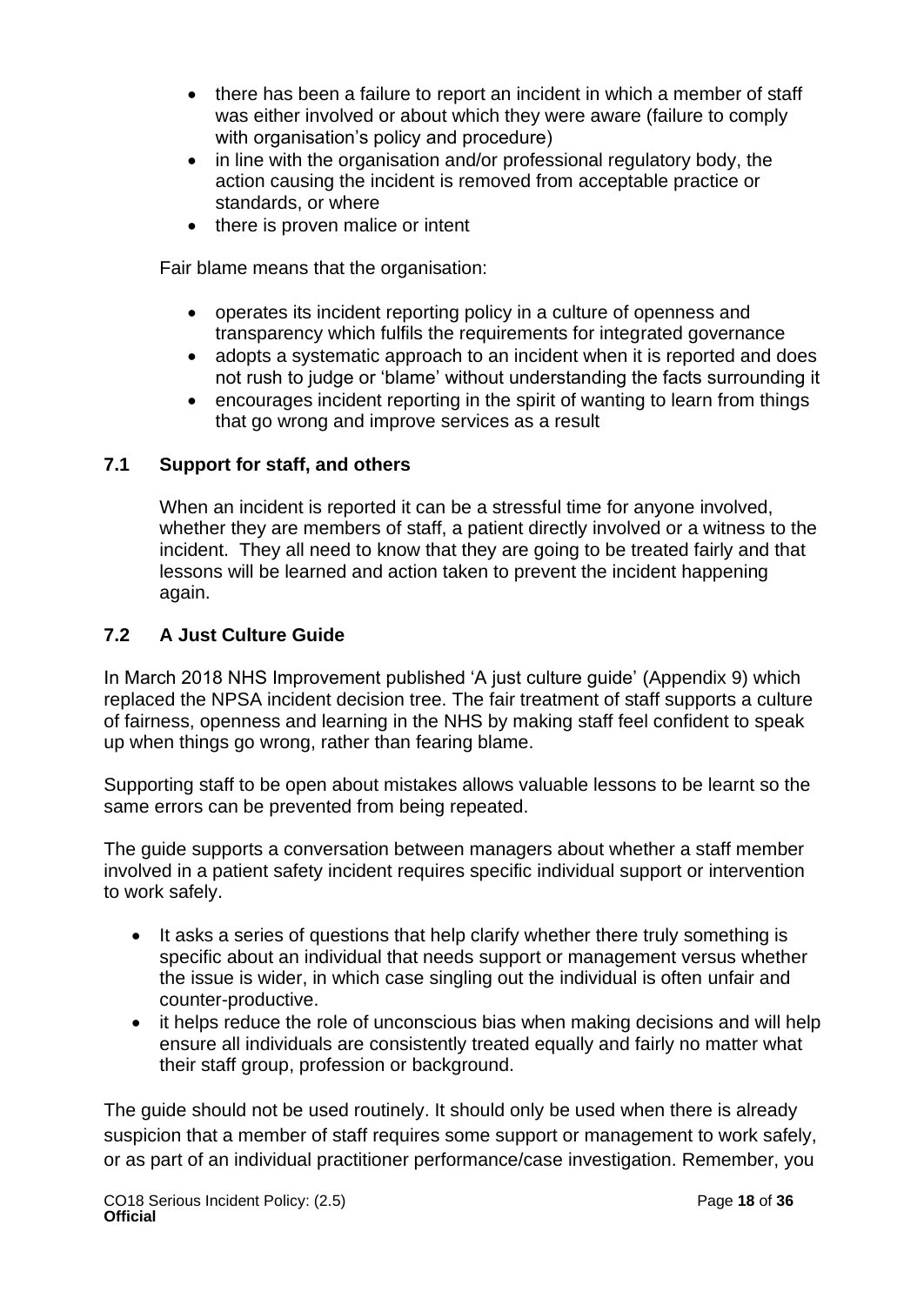have moved into individual practitioner performance investigation when it is suggested a single individual needs support to (including training, supervision, reflective practice, or disciplinary action), as opposed to where a whole cohort of staff has been identified, which would be examined as part of a safety investigation.

The guide does not replace the need for patient safety investigation and should not be used as a routine or integral part of a patient safety investigation. This is because the aim of those investigations is system learning and improvement. As a result, decisions on avoidability, blame, or the management of individual staff are excluded from safety investigations to limit the adverse effect this can have on opportunities for system learning and improvement

### <span id="page-18-0"></span>**8 Documentation**

### **8.1 Other related policy documents**

- 8.1.1 *Legislation and statutory requirements:*
	- Serious Incident Framework (March 2015) or replacement framework
	- Revised Never Events Policy and Framework (January 2018)
	- Working Together to Safeguard Children 2018
	- Care Act 2014
	- Domestic Homicide Reviews: statutory guidance 2016

### **8.2 Best practice recommendations**

- Managing Safety Incidents in National Screening Programmes (August 2017)
- NHS Digital [Guide to the Notification of Data Security and Protection](https://www.dsptoolkit.nhs.uk/Help/Attachment/148)  [Incidents. \(September 2018\)](https://www.dsptoolkit.nhs.uk/Help/Attachment/148)
- [National Data Guardian for Health and Care Review of Data Security,](https://assets.publishing.service.gov.uk/government/uploads/system/uploads/attachment_data/file/535024/data-security-review.PDF)  [Consent and Opt-Outs](https://assets.publishing.service.gov.uk/government/uploads/system/uploads/attachment_data/file/535024/data-security-review.PDF)

### <span id="page-18-1"></span>**9. Monitoring, Review and Archiving**

### **9.1 Monitoring**

The governing body will agree a method for monitoring the dissemination and implementation of this policy. Monitoring information will be recorded in the policy database.

### **9.2 Review**

9.2.1 The governing body will ensure that this policy document is reviewed in accordance with the timescale specified at the time of approval. No policy or procedure will remain operational for a period exceeding three years without a review taking place.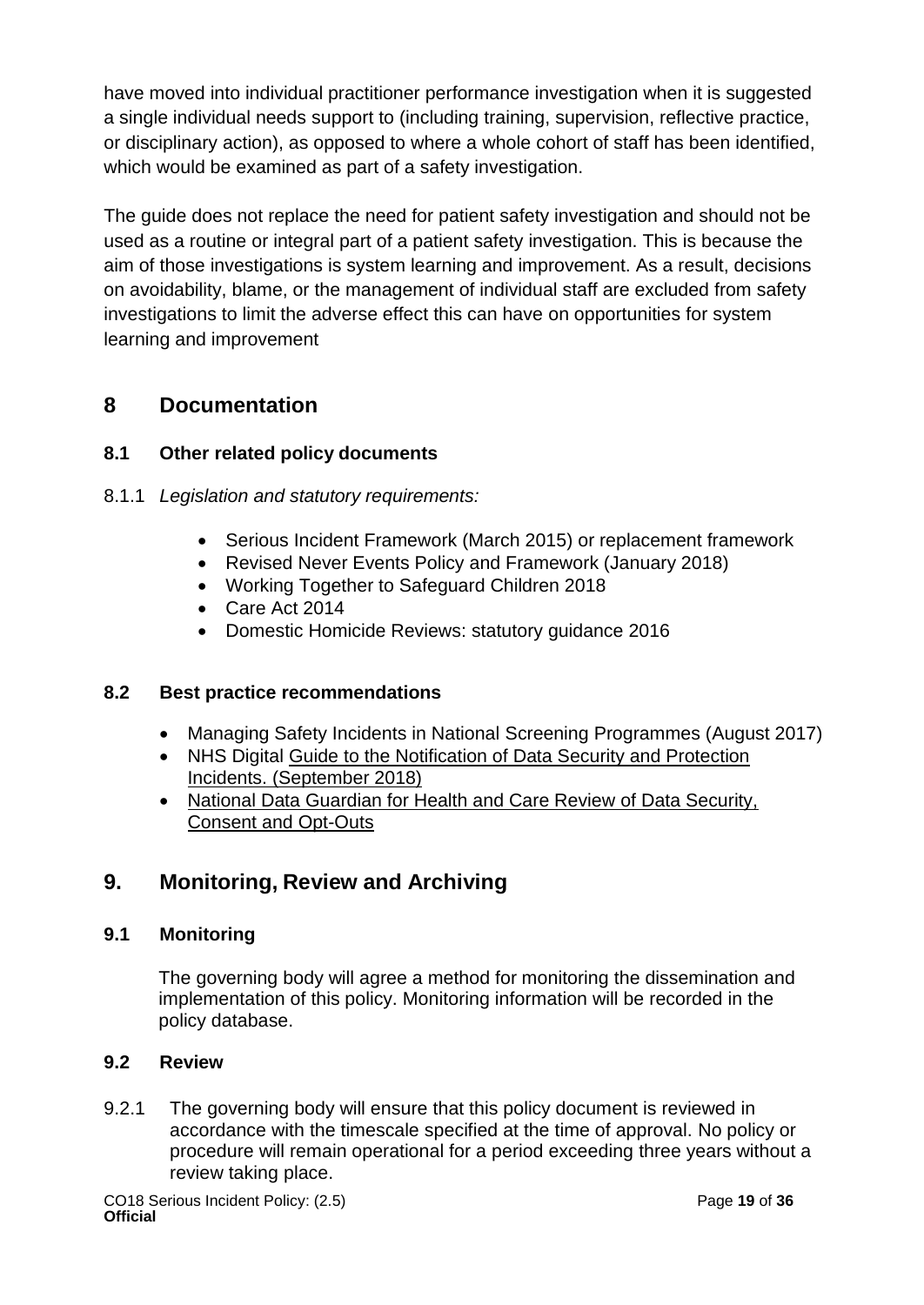- 9.2.2 Staff who become aware of any change which may affect a policy should advise their line manager as soon as possible. The governing body will then consider the need to review the policy or procedure outside of the agreed timescale for revision.
- 9.2.3 For ease of reference for reviewers or approval bodies, changes should be noted in the 'document history' table on the front page of this document.

**NB:** If the review consists of a change to an appendix or procedure document, approval may be given by the sponsor director and a revised document may be issued. Review to the main body of the policy must always follow the original approval process.

### **9.3 Archiving**

The governing body will ensure that archived copies of superseded policy documents are retained in accordance with the Department of Health's Records Management Code of Practice for Health and Social Care Act 2016.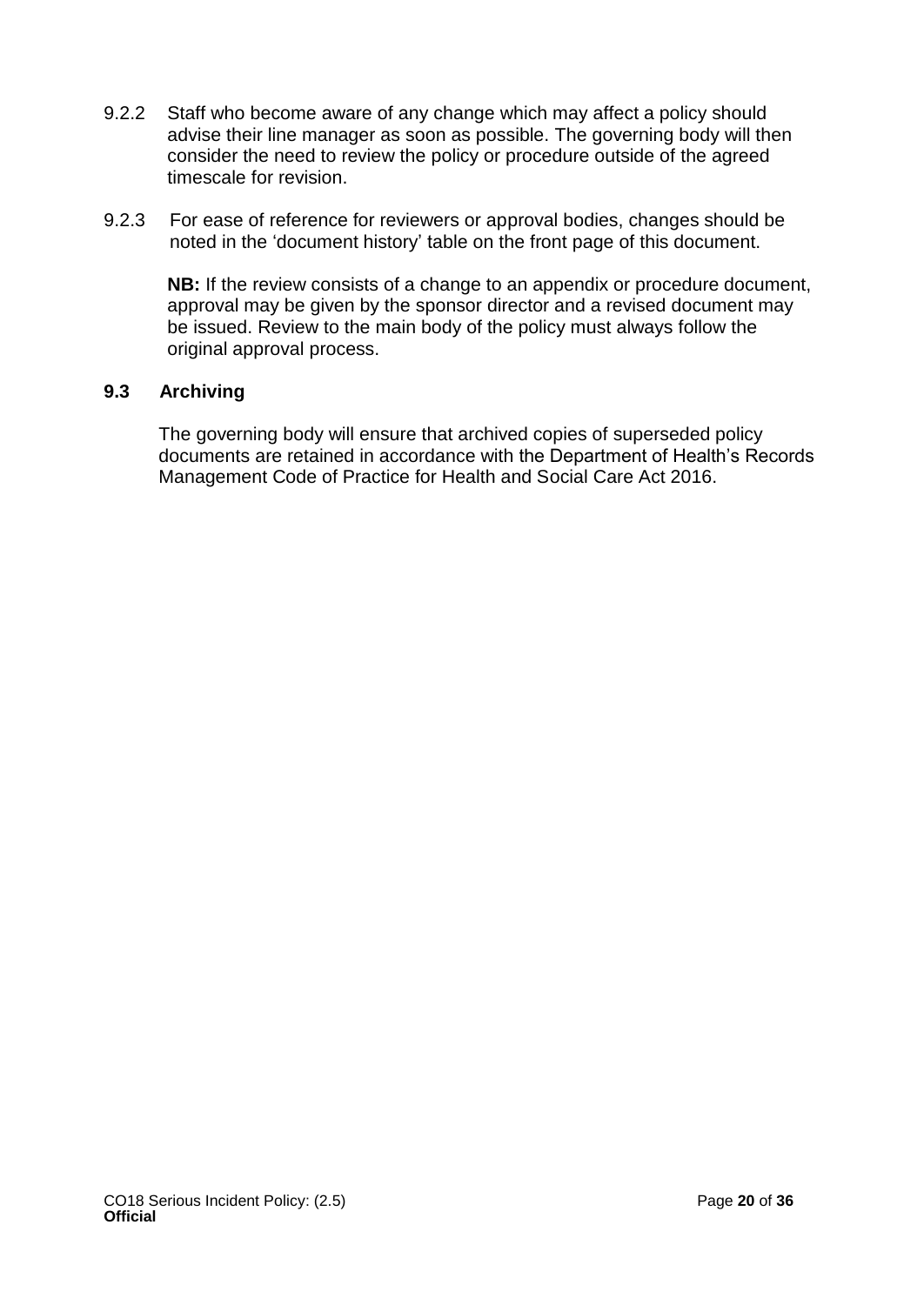### <span id="page-20-0"></span>**10. Equality Analysis**

### **Equality Impact Assessment Initial Screening Assessment (STEP 1)**

As a public body organisation we need to ensure that all our current and proposed strategies, policies, services and functions, have given proper consideration to equality, diversity and inclusion, do not aid barriers to access or generate discrimination against any protected groups under the Equality Act 2010 (Age, Disability, Gender Reassignment, Pregnancy and Maternity, Race, Religion/Belief, Sex, Sexual Orientation, Marriage and Civil Partnership).

This screening determines relevance for all new and revised strategies, policies, projects, service reviews and functions.

Completed at the earliest opportunity it will help to determine:

- The relevance of proposals and decisions to equality, diversity, cohesion and integration.
- Whether or not equality and diversity is being/has already been considered for due regard to the Equality Act 2010 and the Public Sector Equality Duty (PSED).
- Whether or not it is necessary to carry out a full Equality Impact Assessment.

### **Name(s) and role(s) of person completing this assessment:**

**Name:** Helen Osborn **Job Title:** Senior Clinical Quality Officer **Organisation:** NECS

**Title of the service/project or policy:** CCG CO18 Serious Incidents (SIs) Management Policy

**Is this a; Strategy / Policy** ☒ **Service Review** ☐ **Project** ☐ **Other** NA

### **What are the aim(s) and objectives of the service, project or policy:**

The purpose of this policy is to identify what is meant by a Serious Incident and to describe the processes for the reporting and management of an SI within South Tyneside CCG and agreed NHS commissioned services and services jointly commissioned by South Tyneside CCG and Local Authorities. This policy will also describe the role of South Tyneside CCG when an SI occurs across a number of organisations. This policy aims to ensure that South Tyneside CCG as Commissioners complies with current legislation as well as national guidance, NHS England requirements with regard to accident/incident reporting generally, but in particular reporting, notifying, managing and investigating SIs and Never Events.

### **Who will the project/service /policy / decision impact?**

(Consider the actual and potential impact)

- **Staff** ☒
- **Service User / Patients** ☐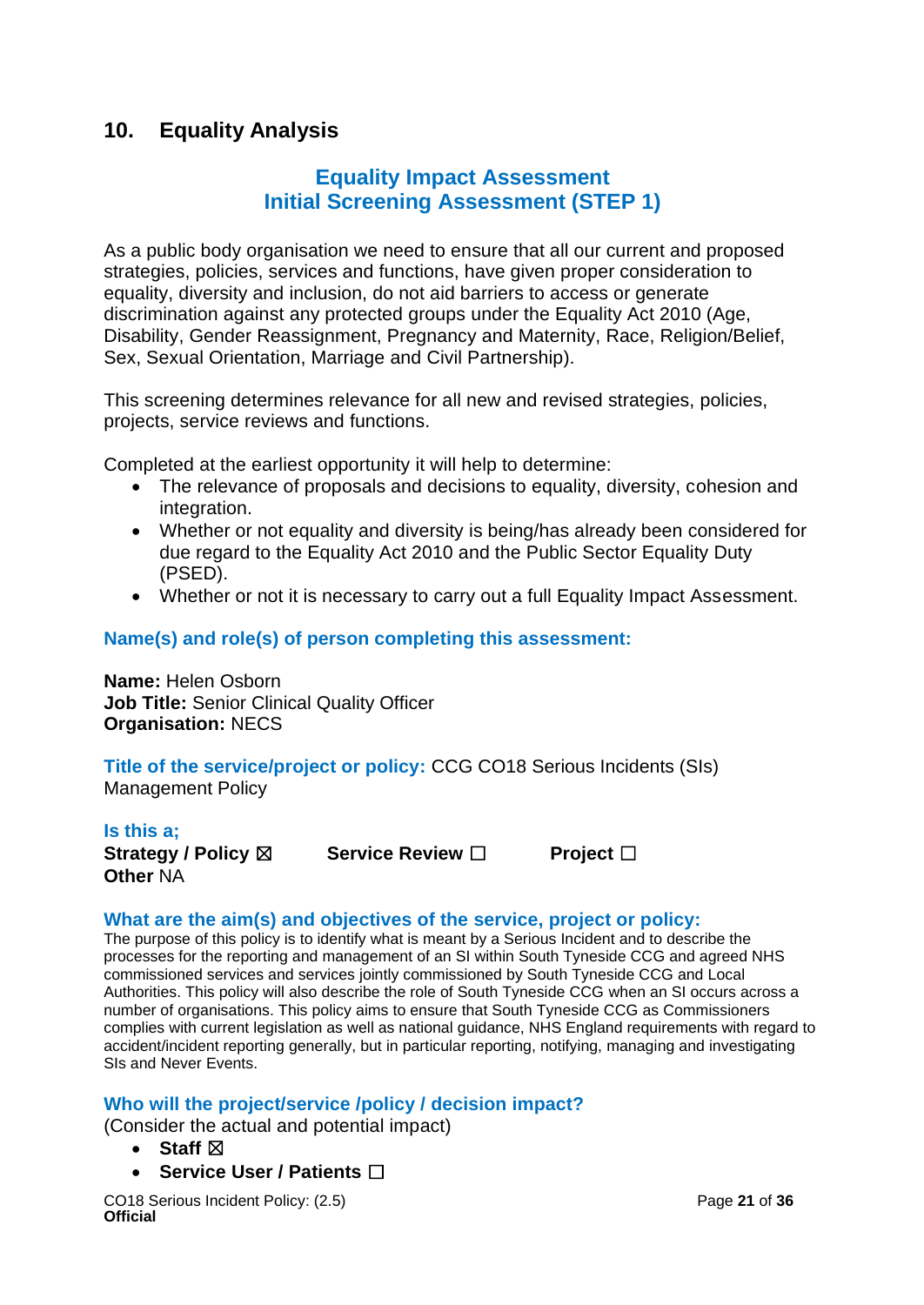- **Other Public Sector Organisations**☐
- **Voluntary / Community groups / Trade Unions** ☐
- **Others, please specify** NA

| <b>Questions</b>                                                          | <b>Yes</b> | <b>No</b> |
|---------------------------------------------------------------------------|------------|-----------|
| Could there be an existing or potential negative impact on any of the     |            |           |
| protected characteristic groups?                                          |            |           |
| Has there been or likely to be any staff/patient/public concerns?         |            | ⊠         |
| Could this piece of work affect how our services, commissioning or        |            | ⊠         |
| procurement activities are organised, provided, located and by whom?      |            |           |
| Could this piece of work affect the workforce or employment practices?    |            |           |
| Does the piece of work involve or have a negative impact on:              |            |           |
| Eliminating unlawful discrimination, victimisation and harassment         |            |           |
| Advancing quality of opportunity<br>$\bullet$                             |            |           |
| Fostering good relations between protected and non-protected<br>$\bullet$ |            |           |
| groups in either the workforce or community                               |            |           |

**If you have answered no to the above and conclude that there will not be a detrimental impact on any equality group caused by the proposed policy/project/service change, please state how you have reached that conclusion below:** 

No detrimental impact identified

#### **If you have answered yes to any of the above, please now complete the 'STEP 2 Equality Impact Assessment' document**

| <b>Accessible Information Standard</b>                                                                                                           | <b>Yes</b>  | No |
|--------------------------------------------------------------------------------------------------------------------------------------------------|-------------|----|
| Please acknowledge you have considered the requirements of the<br>Accessible Information Standard when communicating with staff and<br>patients. | $\boxtimes$ |    |
| https://www.england.nhs.uk/wp-content/uploads/2017/10/accessible-<br>info-standard-overview-2017-18.pdf                                          |             |    |
| If any of the above have not been implemented, please state the reason:                                                                          |             |    |
| ΝA                                                                                                                                               |             |    |

### **Governance, ownership and approval**

| Please state here who has approved the actions and outcomes of the screening |           |             |  |
|------------------------------------------------------------------------------|-----------|-------------|--|
| <b>Name</b>                                                                  | Job title | <b>Date</b> |  |
| Joint Quality and Safety<br>Committee                                        | Approval  | August 2021 |  |

### **Publishing**

This screening document will act as evidence that due regard to the Equality Act 2010 and the Public Sector Equality Duty (PSED) has been given.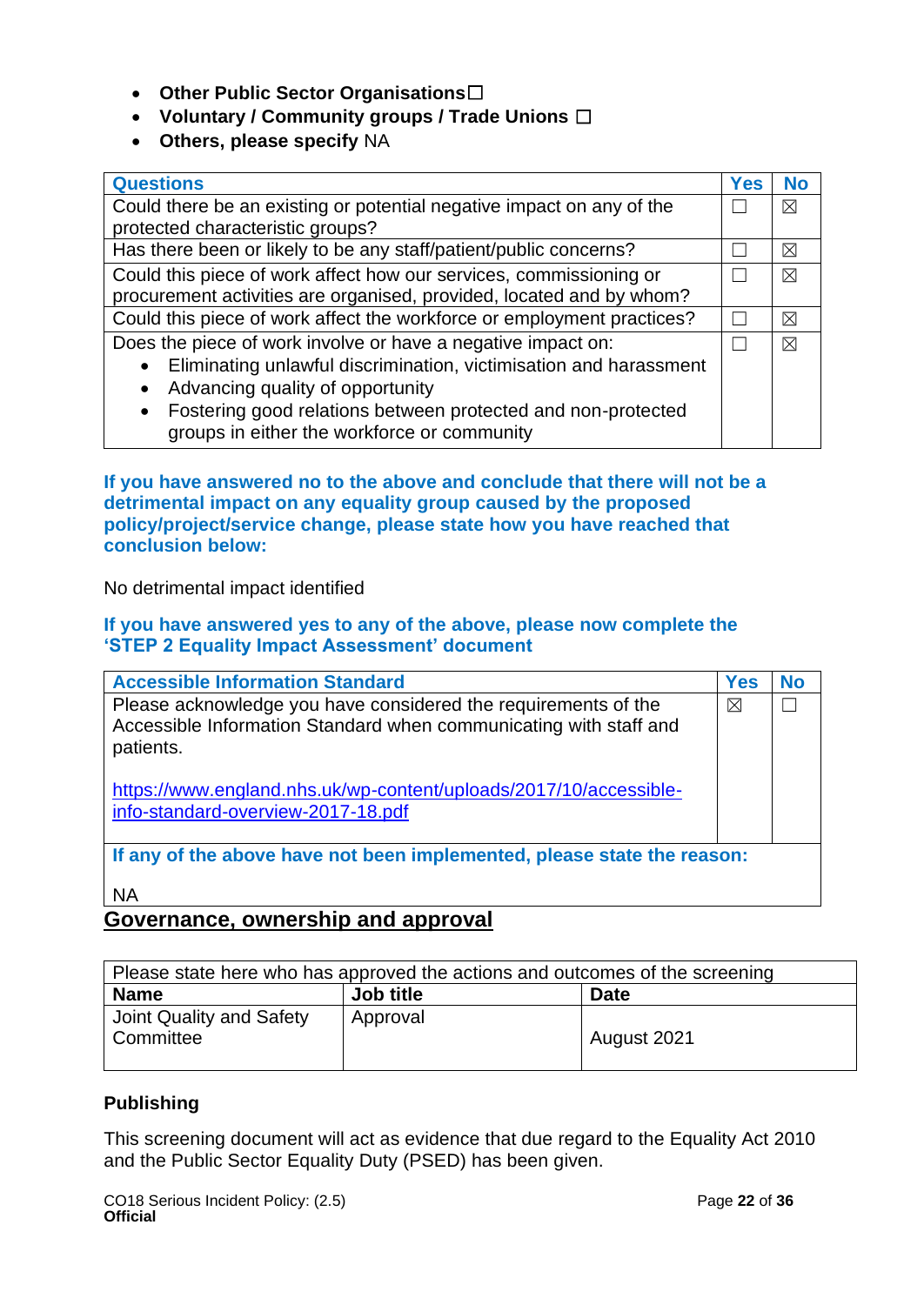**Appendix 1**

### **SERIOUS INCIDENT FRAMEWORK 2015/16 & FREQUENTLY ASKED QUESTIONS**

<span id="page-22-0"></span>[Serious Incident Framework 2015](http://www.england.nhs.uk/wp-content/uploads/2015/04/serious-incidnt-framwrk-upd.pdf) https://improvement.nhs.uk/documents/920/serious-incidntframwrk.pdf

[Serious Incident Framework 2015 FAQs](http://www.england.nhs.uk/wp-content/uploads/2015/03/serious-incident-framwrk-15-16-faqs-fin.pdf)

Never Events Policy and Framework 2018 https://improvement.nhs.uk/documents/2265/Revised\_Never\_Events\_policy\_and\_framework\_FINAL.pdf

[Never Events List 2018](http://www.england.nhs.uk/wp-content/uploads/2015/03/never-evnts-list-15-16.pdf) https://improvement.nhs.uk/documents/2266/Never\_Events\_list\_2018\_FINAL\_v5.pdf

[Never Events Policy Framework FAQs](http://www.england.nhs.uk/wp-content/uploads/2015/03/nepf-faqs.pdf)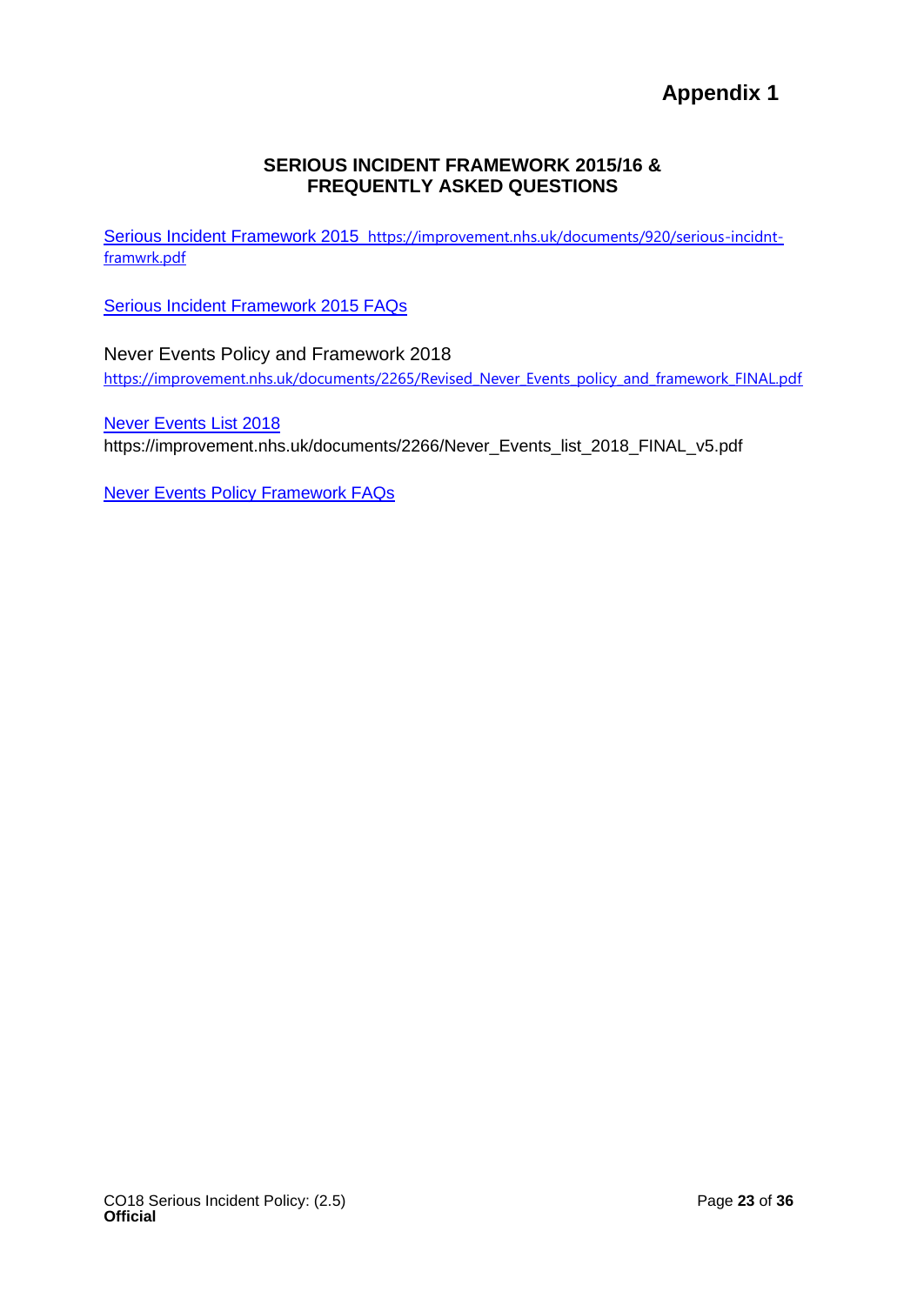### <span id="page-23-0"></span>**Appendix 2 PROCEDURE FOR THE REPORTING AND MANAGEMENT OF SAFEGUARDING CHILDREN/ADULTS INCIDENTS**

St closed or further information requested PDF

North Region Safeguarding Incidents North Region Safeguarding Incidents Standard Operating Procedure

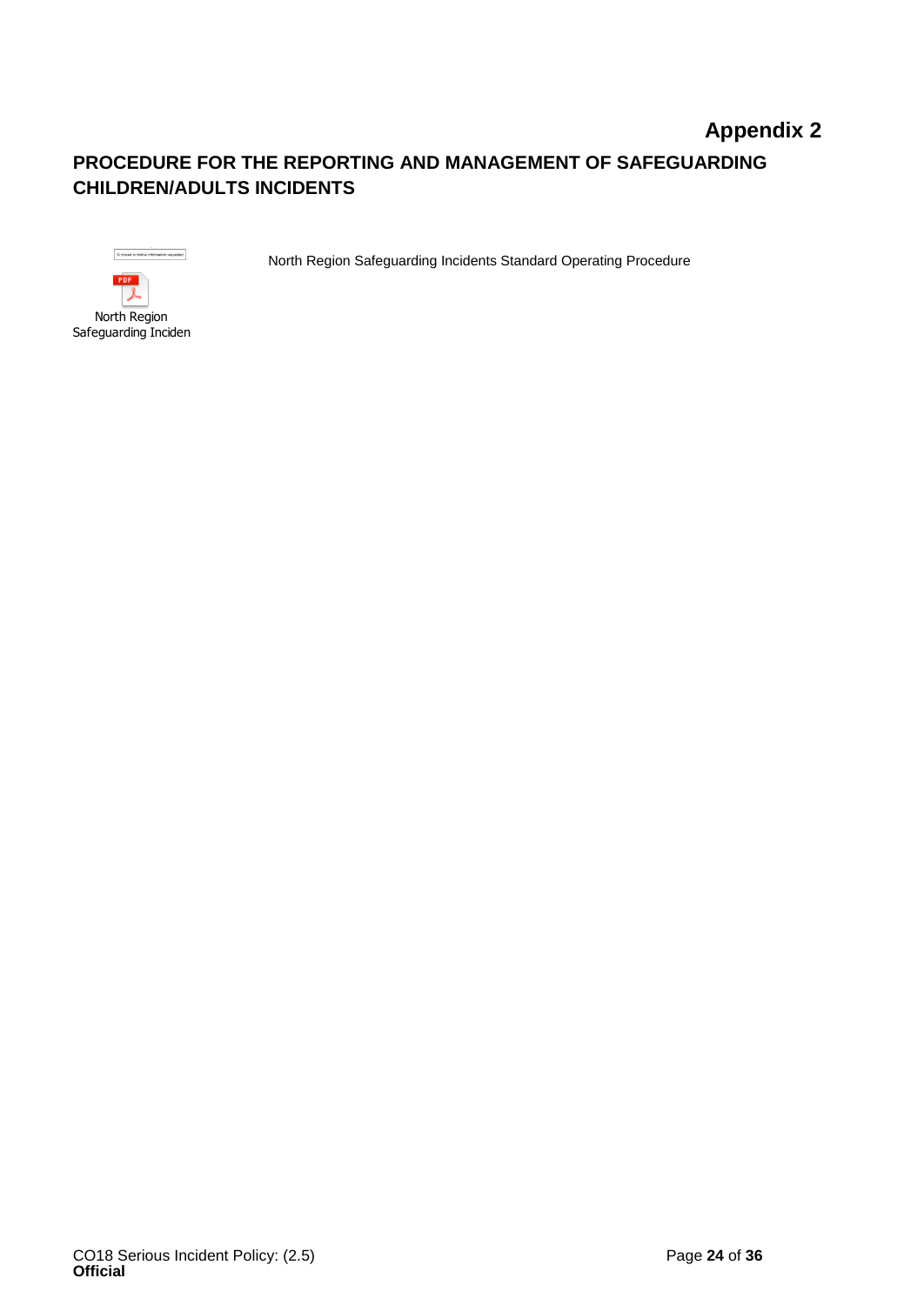### **Appendix 3**

### **Reporting And Managing Screening of Incidents**

<span id="page-24-0"></span>Further details on the management of incidents within the screening programme are available in [Managing Safety Incidents in NHS Screening Programmes](https://www.gov.uk/government/uploads/system/uploads/attachment_data/file/638411/managing_safety_incidents_in_national_screening_programmes.pdf)

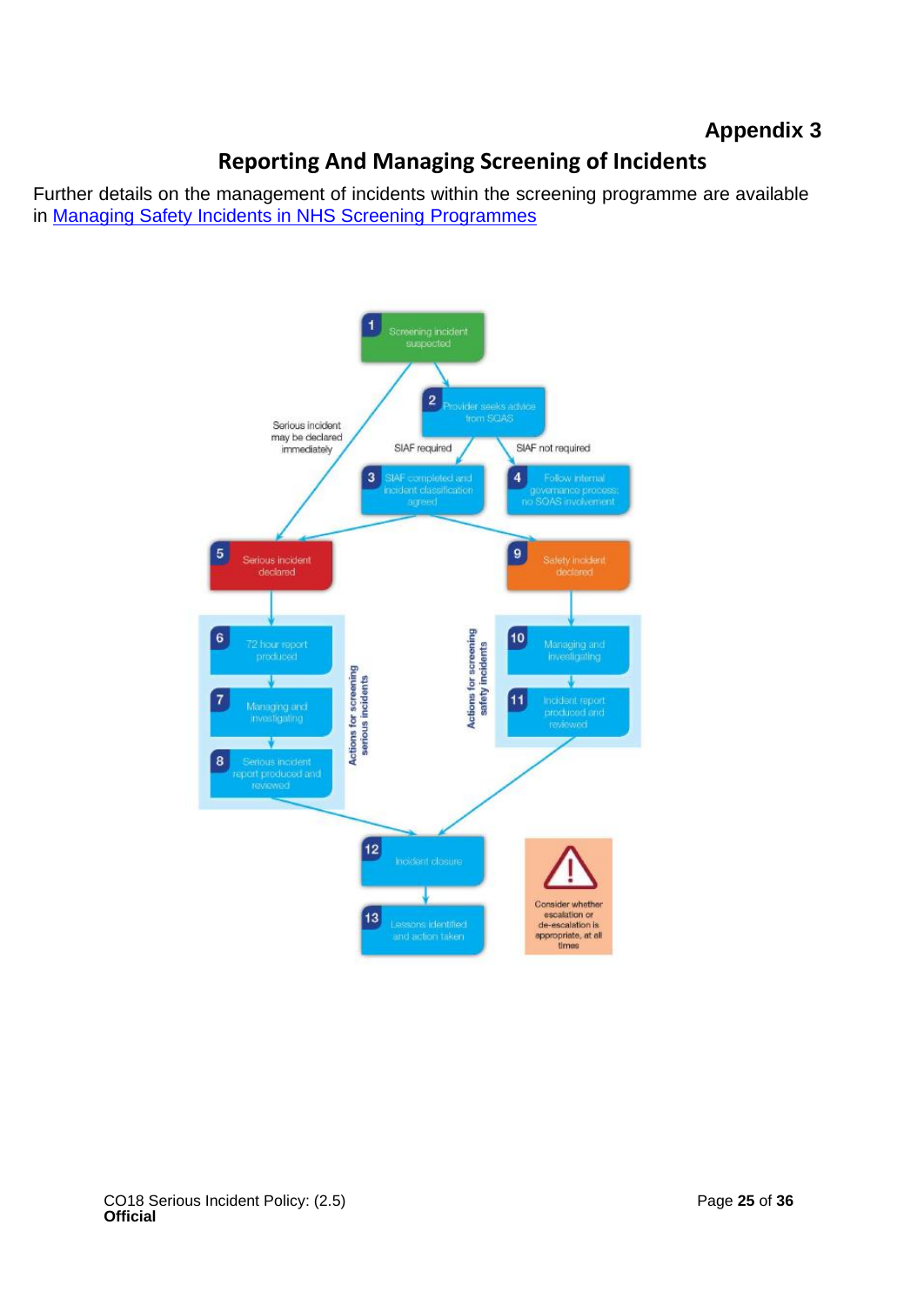### **Notes to accompany reporting and screening incidents flowchart**

### **1. Screening incident suspected**

### **2. Provider seeks advice from SQAS**

A serious incident may be suspected but if there is insufficient evidence or a risk to declare a serious incident then ensure advice is sought.

## **3. SIAF completed and incident classification agreed**

Aim to complete within 5 working days.

- i. Provider details the facts in section 1 guided by SQAS (region).
- ii. Provider registers suspected incident on national reporting and learning system (NRLS) or replacement (reference provided on SIAF).
- iii. SQAS assesses and recommends a classification and handling to provider and SIT.
- iv. SIT confirms classification and handling to provider and SQAS.

### **4. Follow internal governance process; no further SQAS involvement**

This will also apply if a SIAF is completed and the classification is 'not a screening incident'. If there is an incident but it is outside the screening pathway, the responsible commissioner is informed.

### **5. Serious incident declared**

Provider reports serious incident on STEIS within 2 working days. Provider sets up incident panel (should include SIT and SQAS).

### **6. 72 hour report produced**

### **7. Managing and investigating**

Serious incident managed in accordance with agreed handling plan guided by SQAS (region). Changes to the handling plan and classification may be agreed by provider/SQAS (region) and SIT as more information is known.

### **8. Serious incident report produced and reviewed**

Provider produces an incident report within 60 working days or alternative time period agreed with SQAS and SIT. SQAS and SIT comment on report. Aim is for all parties to agree the report within 20 working days.

### **9. Safety incident declared**

If a final incident report is required then ensure the following actions are taken.

### **10.Managing and investigating**

Safety incident managed in accordance with agreed handling plan guided by SQAS (region). Changes to the handling plan and classification may be agreed by provider/SQAS (region) and SIT as more information is known.

### **11.Incident report produced and reviewed**

Provider produces an incident report within 60 working days or alternative time period agreed with SQAS and SIT. SQAS and SIT comment on report. Aim is for all parties to agree the report within 20 working days.

### **12.Incident closure**

SQAS recommend incident for closure and responsible commissioner reviews and closes, governance for incomplete actions agreed, for example Programme Board monitoring.

### **13.Lessons identified and action taken**

SQAS records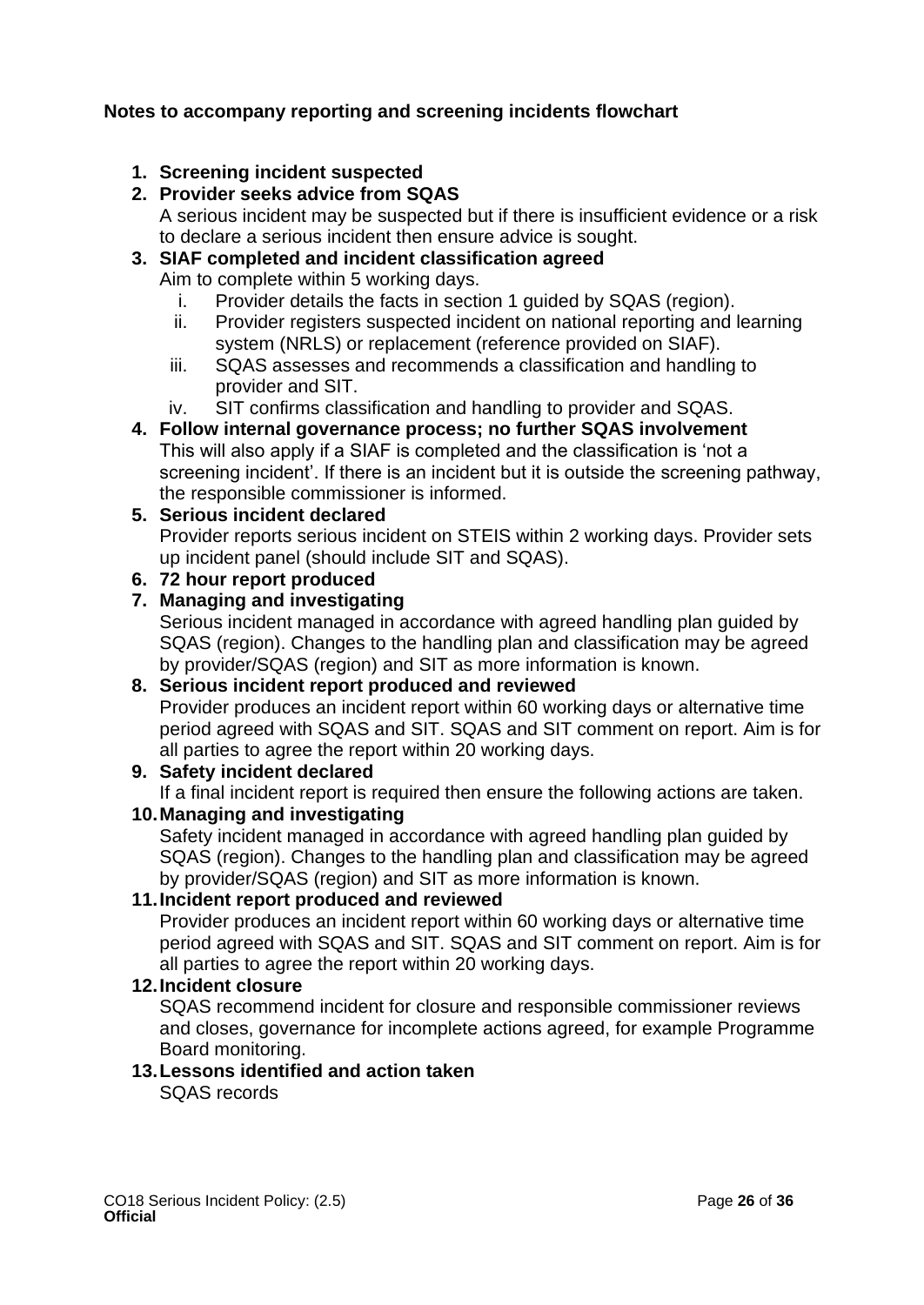### <span id="page-26-0"></span>**CHECKLIST GUIDANCE FOR REPORTING, MANAGING AND INVESTIGATING INFORMATION GOVERNANCE AND CYBER SECURITY REPORTABLE INCIDENTS REQUIRING INVESTIGATION**

It is essential that all Information Governance reportable data security and protectionincidents which occur in Health, Public Health and Adult Social Care services are reported appropriately and handled effectively.

The purpose of this guidance is to support Health, Public Health and Adult Social Care service commissioners, providers, suppliers and staff in ensuring that

- the management of Reportable IG incidents conforms to the processes and procedures set out for managing all Serious Incidents Requiring Investigation as well as the NHS Digital Guide to the Notification of Data Security and Protection Incidents.;
- there is a consistent approach to evaluating IG Reportable Incidents;
- The ICO must be notified of all Reportable Incidents within 24 hours of becoming aware of them;
- Any affected data subjects / individuals are appropriately informed;
- early reports of Reportable Incidents are sufficient to decide appropriate escalation, notification and communication to interested parties;
- appropriate action is taken to prevent damage to patients, staff and the reputation of Healthcare, Public Health or Adult Social Care;
- all aspects of an Reportable Incident are fully explored and 'lessons learned' are identified and communicated; and
- appropriate corrective action is taken to prevent recurrence
- Caldicott 2 recommendations (accepted by the Government) are addressed.
- National Data Guardian for Health and Care Review of Data Security, Consent and Opt-Outs
- Transparent reporting of incidents
- Contractual obligations are adhered to with regards to managing, investigating and reporting Reportable Incidents in a standardised and consistent manner, including reporting to Commissioners.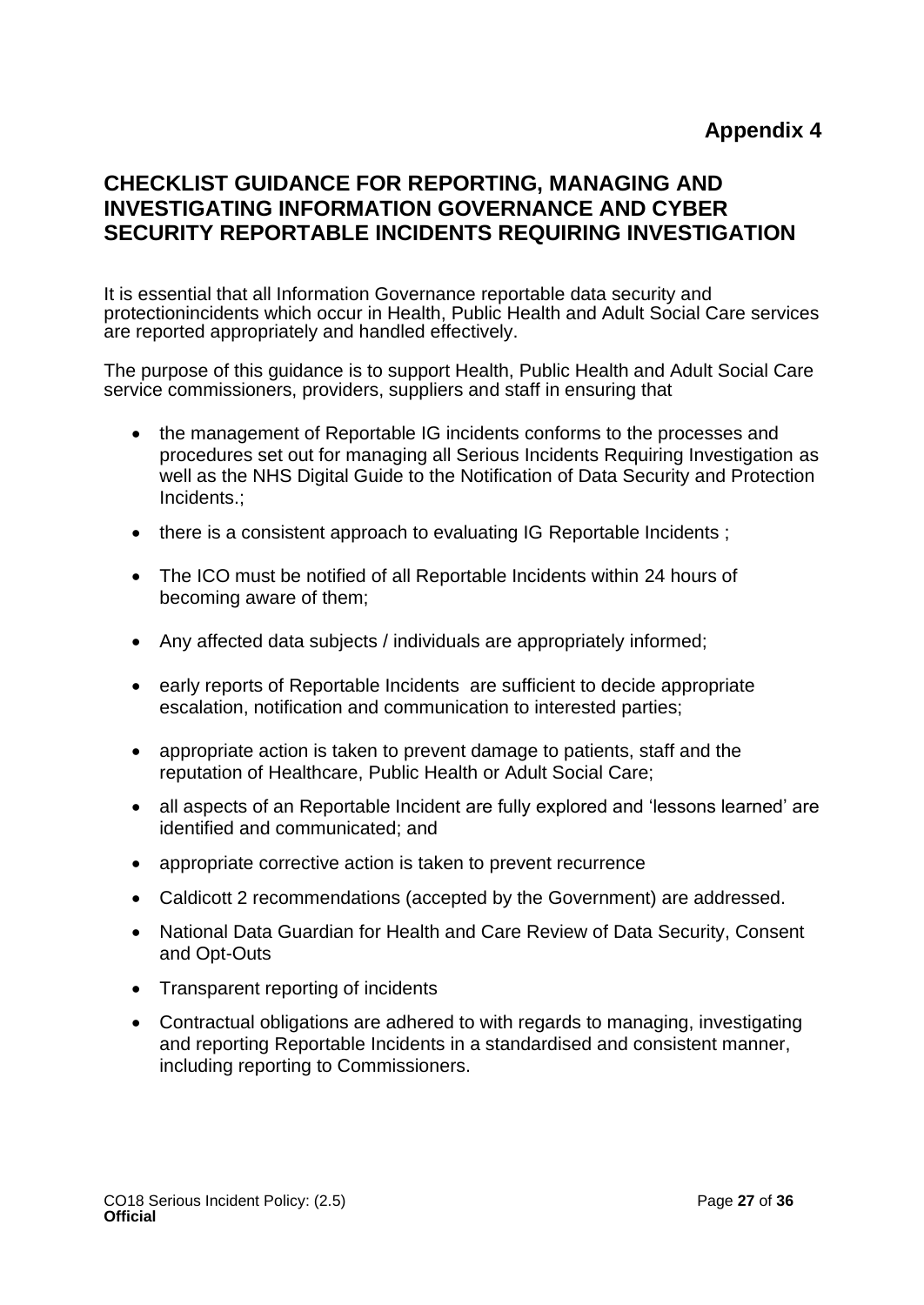### **EXAMPLE TEMPLATE**

### <span id="page-27-0"></span>**Guidance on Serious Incident Report and Action Plan**

The report into Serious Incidents and the associated action plan should cover the following minimum information. Further work is under way with local organisations to develop and agree a common template

#### **Report**

- Introduction
- Constitution and investigation procedure
- Membership of the investigation team
- Terms of reference
- Background information
- Chronology
- Findings to be identified against each of the terms of reference
- **Conclusions**
- Root cause(s)
- Lessons learnt
- Recommendations

#### **Action Plan**

- Clearly set out which fall from the recommendations
- What needs to happen to achieve the outcome
- Identified title of who is responsible for the action
- Specific timescales on-going except where incorporated in to the Trust's everyday business for example the organisations annual programme of audit.

Root cause analysis tools to assist organisations in their investigation can be found at:

<http://www.nrls.npsa.nhs.uk/resources/collections/root-cause-analysis/>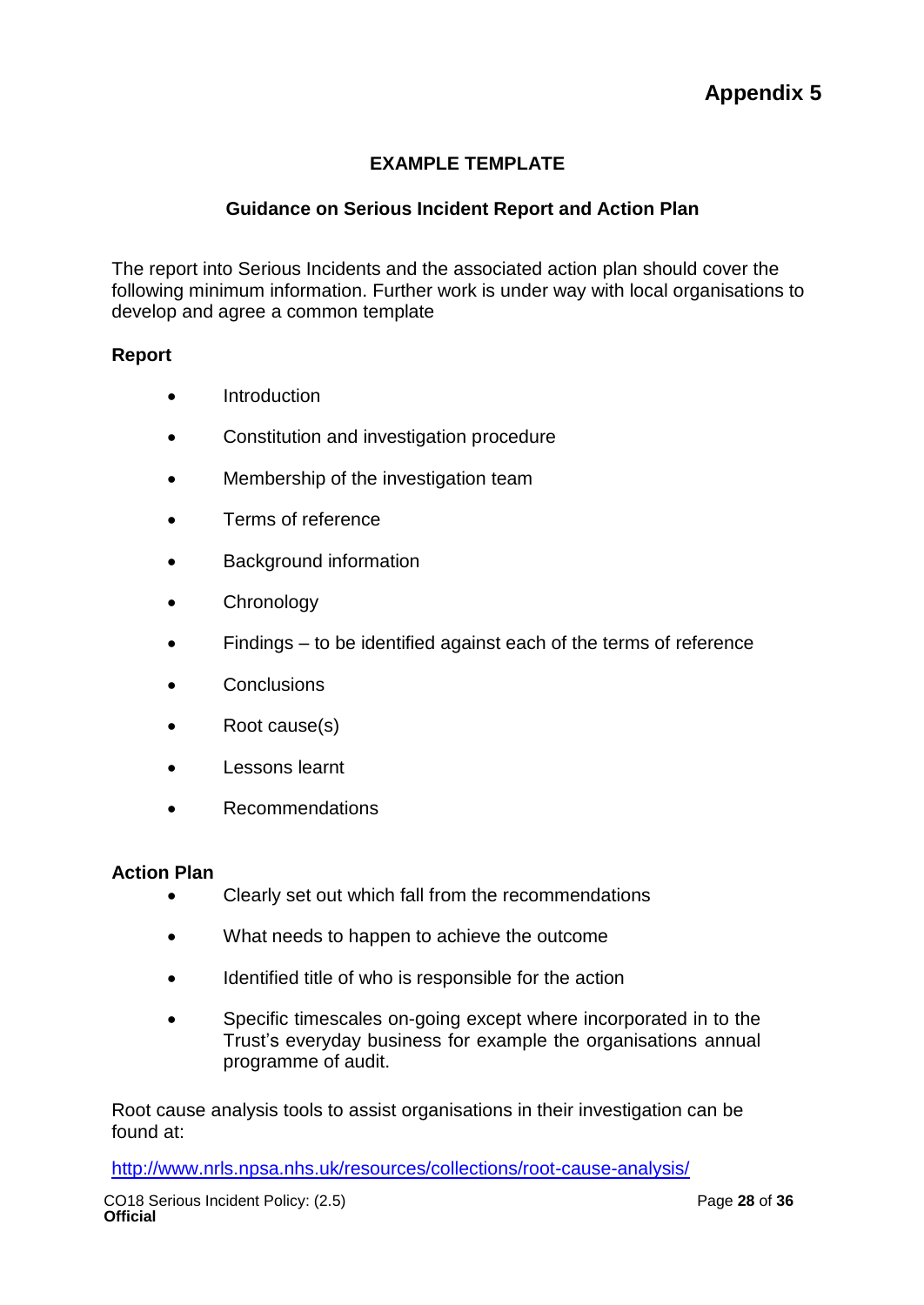### **Appendix 6**

### <span id="page-28-0"></span>**PROCEDURE FOR THE REPORTING AND MANAGEMENT OF SERIOUS INCIDENTS BY GENERAL PRACTICE INDEPENDENT CONTRACTORS/INDEPENDENT PROVIDER COMMISSIONED SERVICE SIs ONLY**

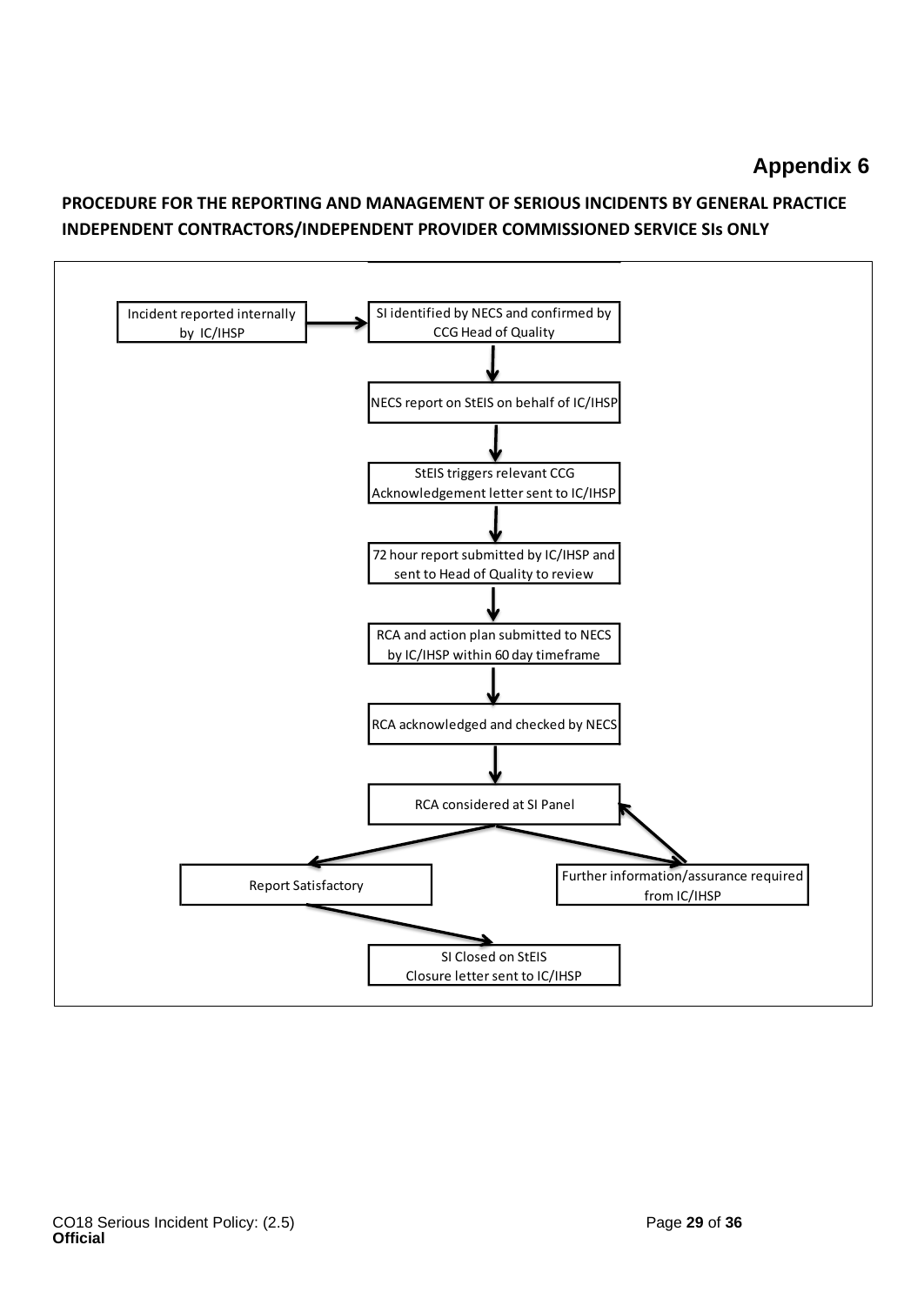### **Appendix 7**

### <span id="page-29-0"></span>**PROCEDURE FOR THE REPORTING AND MANAGEMENT OF NHS PROVIDER SIs ONLY**

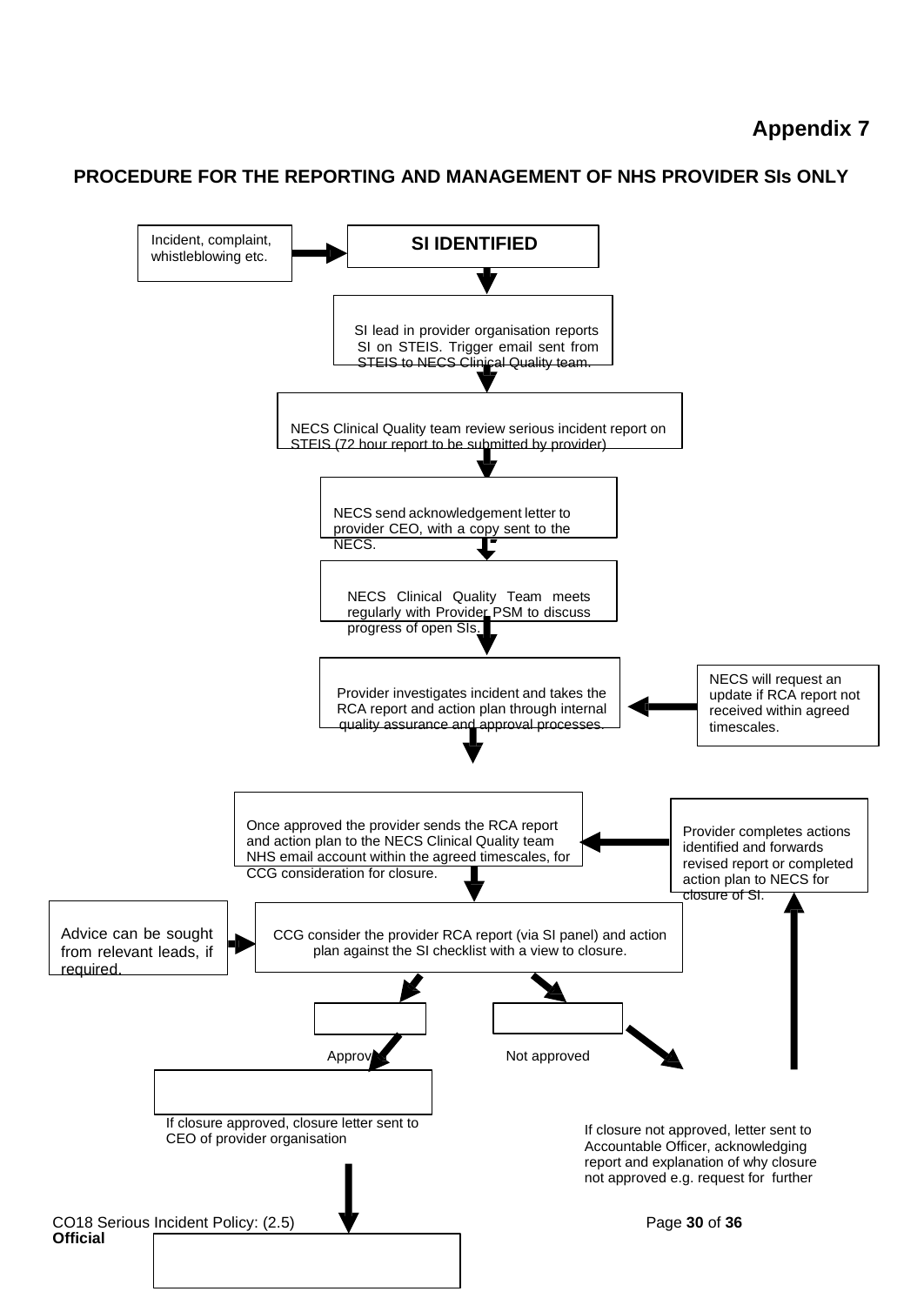action/notification of actions complete etc.

SI closed on the CCG records and on STEIS By NECS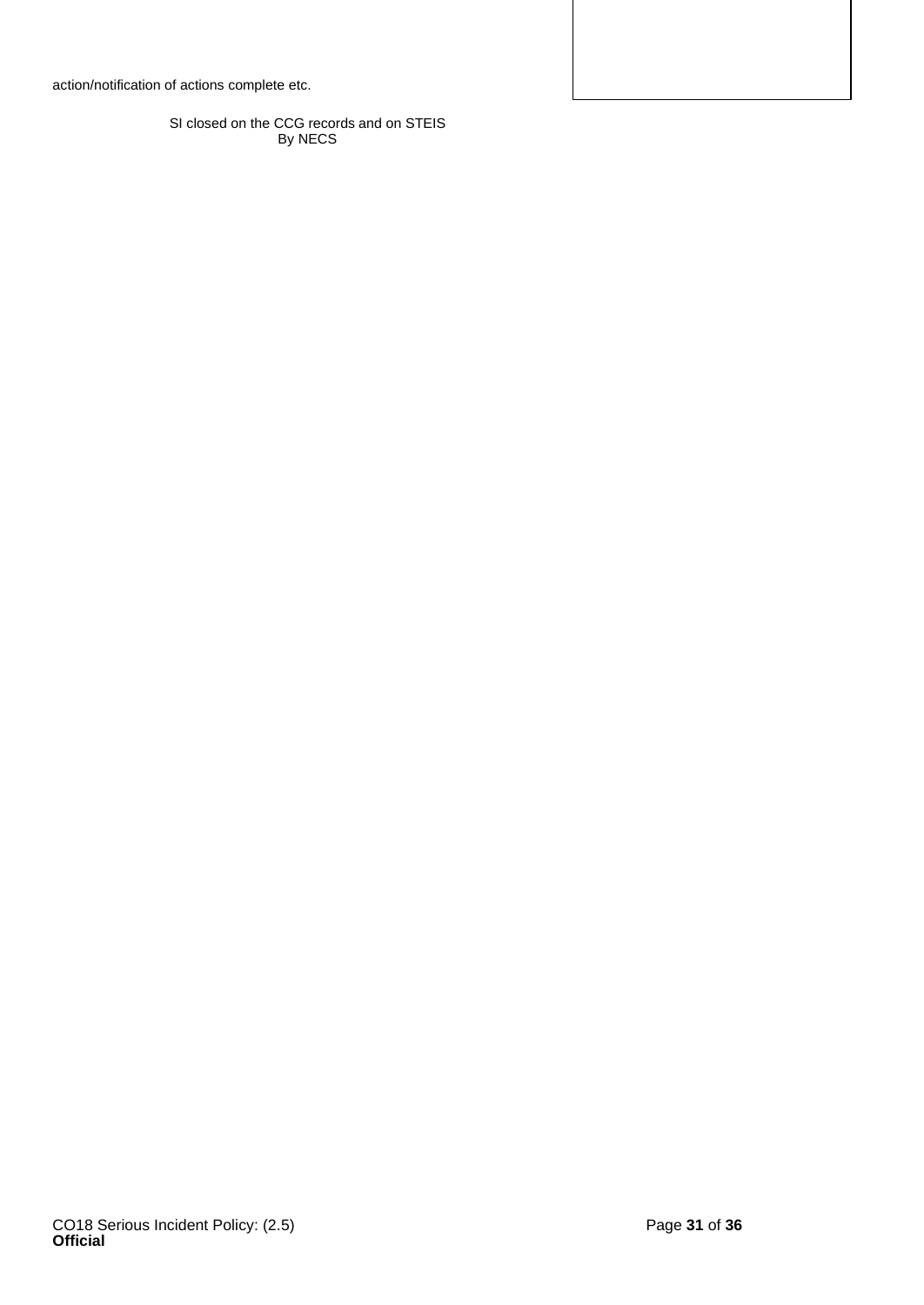

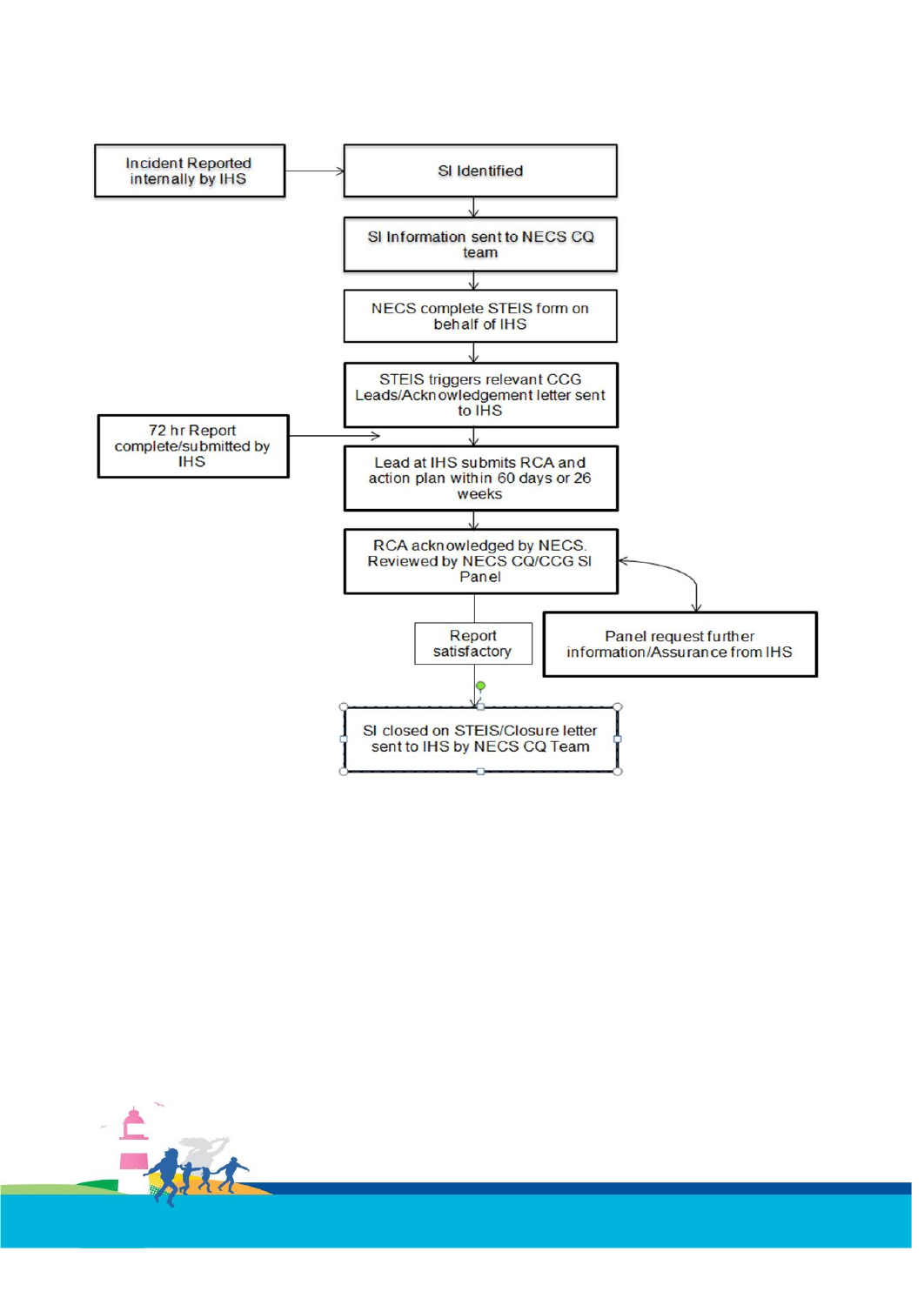# **SERIOUS INCIDENT PANEL TERMS OF REFERENCE**

### **1. Aim**

1.1 The Serious Incident (SI) Panel is a joint panel held between NHS South Tyneside Clinical Commissioning Group (STCCG) and NHS Sunderland Clinical Commissioning Group (SCCG). The panel has responsibility for quality assuring the robustness of providers' serious incident investigations and the action plan implementation undertaken by their providers. Commissioners do this by evaluating investigations and gaining assurance that the processes and outcomes of investigations include identification and implementation of improvements that will prevent recurrence of serious incidents.

The purpose of the SI panel is to ensure that the Clinical Commissioning Groups (CCGs) fulfil their duty/responsibility for the management of serious incidents by overseeing investigations that are led and resourced by the provider(s) of care in which the serious incident occurred, involving patients of the CCGs. This will include, but is not limited to serious incidents reported by South Tyneside and Sunderland NHS Foundation Trust; Cumbria, Northumberland, Tyne & Wear NHS Foundation Trust; North East Ambulance Service NHS Foundation Trust and as CCGs themselves (covering internal reporting and external such as CCG commissioned independent providers) and General Medical Practices, including liaison with NHS England.

### **2. Accountability**

2.1 The Serious Incident Panel is a sub group of the South Tyneside and Sunderland CCGs' Joint Quality and Safety Committee.

### **3. Membership**

- 3.1 The membership of the Panel will include:
	- Executive Director of Nursing, Quality and Safety from each of the CCGs
	- Medical Director or equivalent Executive GP/Clinical Lead from each of the CCGs
	- Head of Quality and Patient Safety (Joint)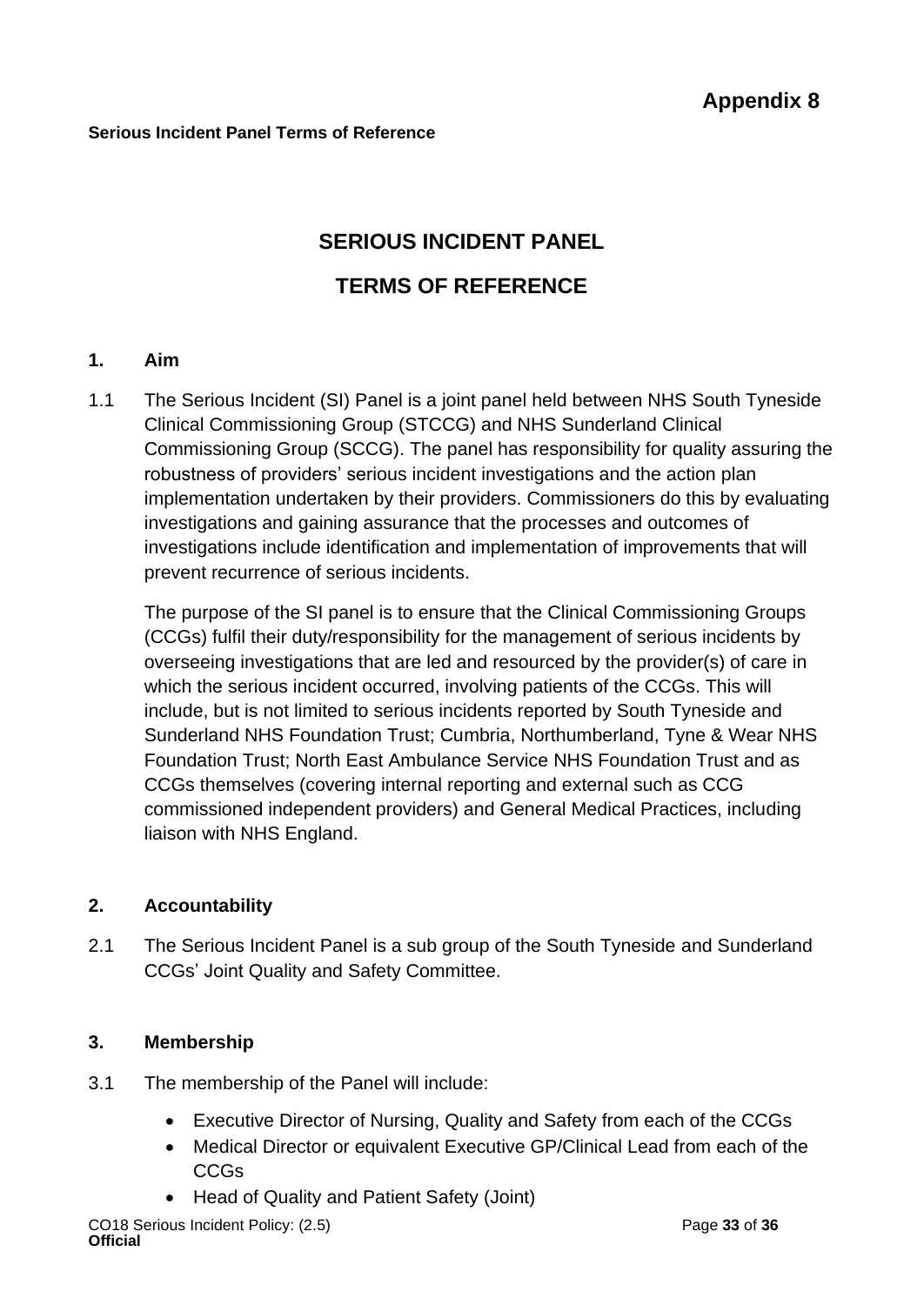- Safeguarding CCG representative
- NECS representative

Other representatives will be co-opted as appropriate, as well as representatives from provider organisations. CCG representation may be rotated, providing there is at least one director level clinician present as decision-maker.

### **4. Authority**

- 4.1 The South Tyneside and Sunderland CCGs' Joint Quality and Safety Committee authorise the Serious Incident Panel to pursue any activity within these Terms of Reference in relation to serious incident management including:
	- Seeking any information required from CCG employees and commissioned services in line with its responsibilities under these terms of reference;
	- Requiring all CCG employees to co-operate with any reasonable request made by the Panel in line with its responsibilities under these terms of reference;
	- Requiring all provider services to co-operate with any reasonable request made by the Panel in line with its responsibilities under these terms of reference.
- 4.2 The Panel is required to comply with:
	- The CCGs' Information Governance Policies
	- The CCGs' Standing Orders and Standing Financial Instructions
	- The CCGs' Conflict Of Interest Policies
	- The CCGs' Serious Incident and Management Policies
	- The CCGs' Safeguarding Adult and Children Policies
	- NHS England Serious Incident and Never Event Frameworks.

### **5**. **Roles and Responsibilities**

- 5.1 To monitor levels of reporting and compliance with the agreed Serious Incident Policy as Commissioners of services.
- 5.2 To ensure appropriate reporting in line with the agreed Serious Incident Policy in relation to commissioned services and SCCG & STCCG as corporate bodies.
- 5.3 To ensure safeguarding issues are identified and relevant action taken.
- 5.4 To ensure robust root cause analysis is undertaken by the provider in relation to all reported serious incidents.
- 5.5 To monitor progress against identified actions, making recommendations for further actions as appropriate.
- CO18 Serious Incident Policy: (2.5) Page **34** of **36 Official** 5.6 Request further information in relation to serious incidents to ensure robust performance management arrangements are in place with all providers.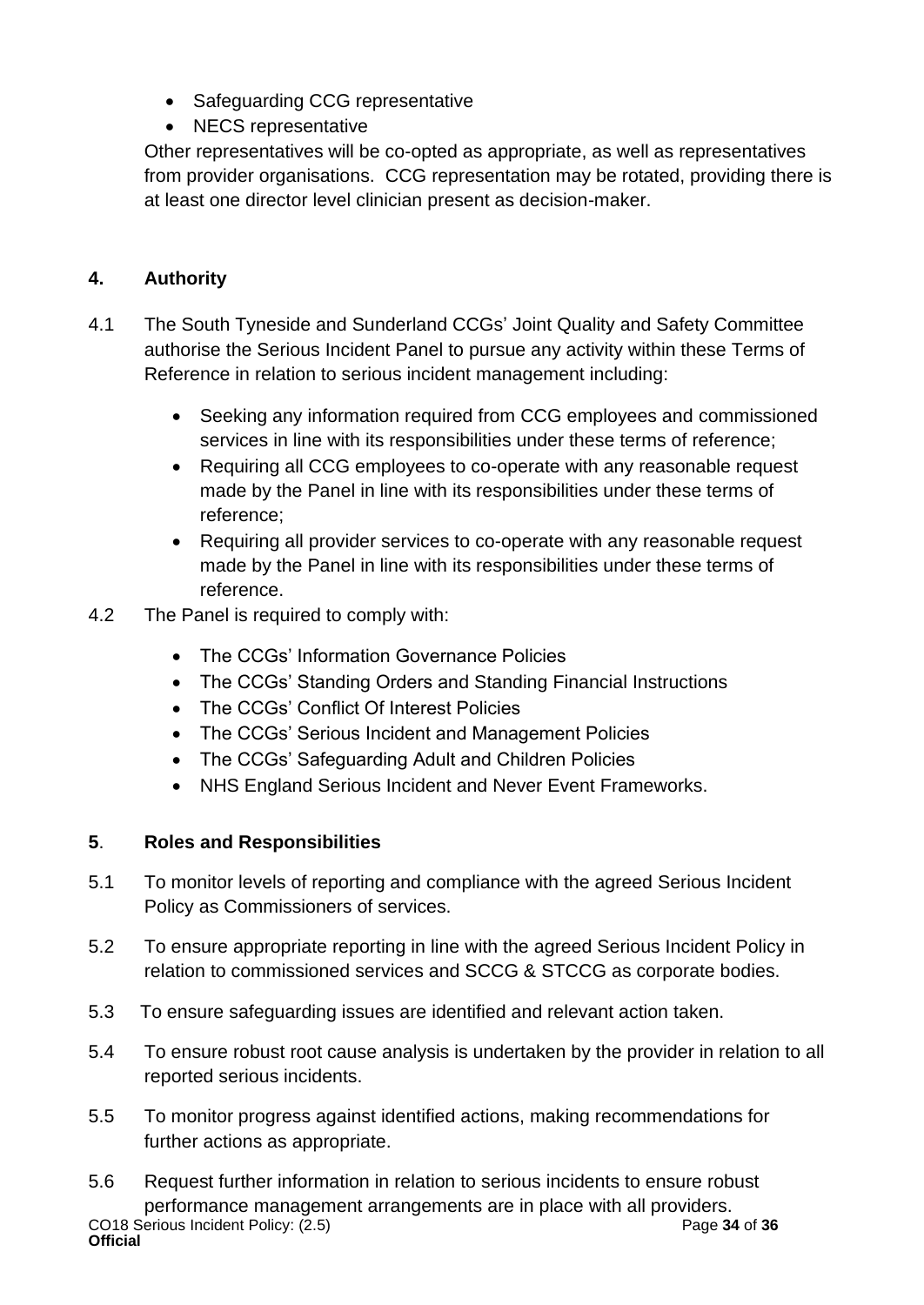- 5.7 Request attendance from lead officers/directors as appropriate to demonstrate assurance in serious incident management.
- 5.8 To ensure that timely learning from serious incidents is identified and shared through the appropriate mechanisms across the reporting organisation and wider where required.
- 5.9 To ensure appropriate links are made with other serious incident and statutory review processes, e.g. Child safeguarding practice reviews ( CSPR), safeguarding adult reviews (SAR) , domestic homicide reviews (DHR), mental health homicide reviews (MHHR) and mortality reviews, including learning disability mortality reviews (LeDeR) and Child death overview panel (CDOP) where appropriate..
- 5.10 The panel will not dispute coronial verdicts but will seek to ensure that learning is maximised from serious incident investigations.

### **6. Attendance at Meetings**

- 6.1 The members of the group are required to provide information to progress and inform the agreed agenda items.
- 6.2 The group members are required to attend each meeting or if apologies are made, any information they are expected to contribute must be supported either through a deputy, or in writing to the Chair.
- 6.3 In addition to the core membership the committee may co-opt additional members as appropriate to enable it to undertake its role.

### **7. Quorum**

7.1 A minimum of two clinical representatives must be present at each Panel meeting, one from each CCG.

### **8. Frequency of Meetings**

8.1 Meetings will be held monthly or at a more frequent interval as deemed necessary by the Chair.

### **9. Reporting**

9.1 The Joint Serious Incident Panel, as a sub-group to the South Tyneside and Sunderland's CCGs' Joint Quality and Safety Committee reports by exception to the committee and at the relevant Quality Review Groups.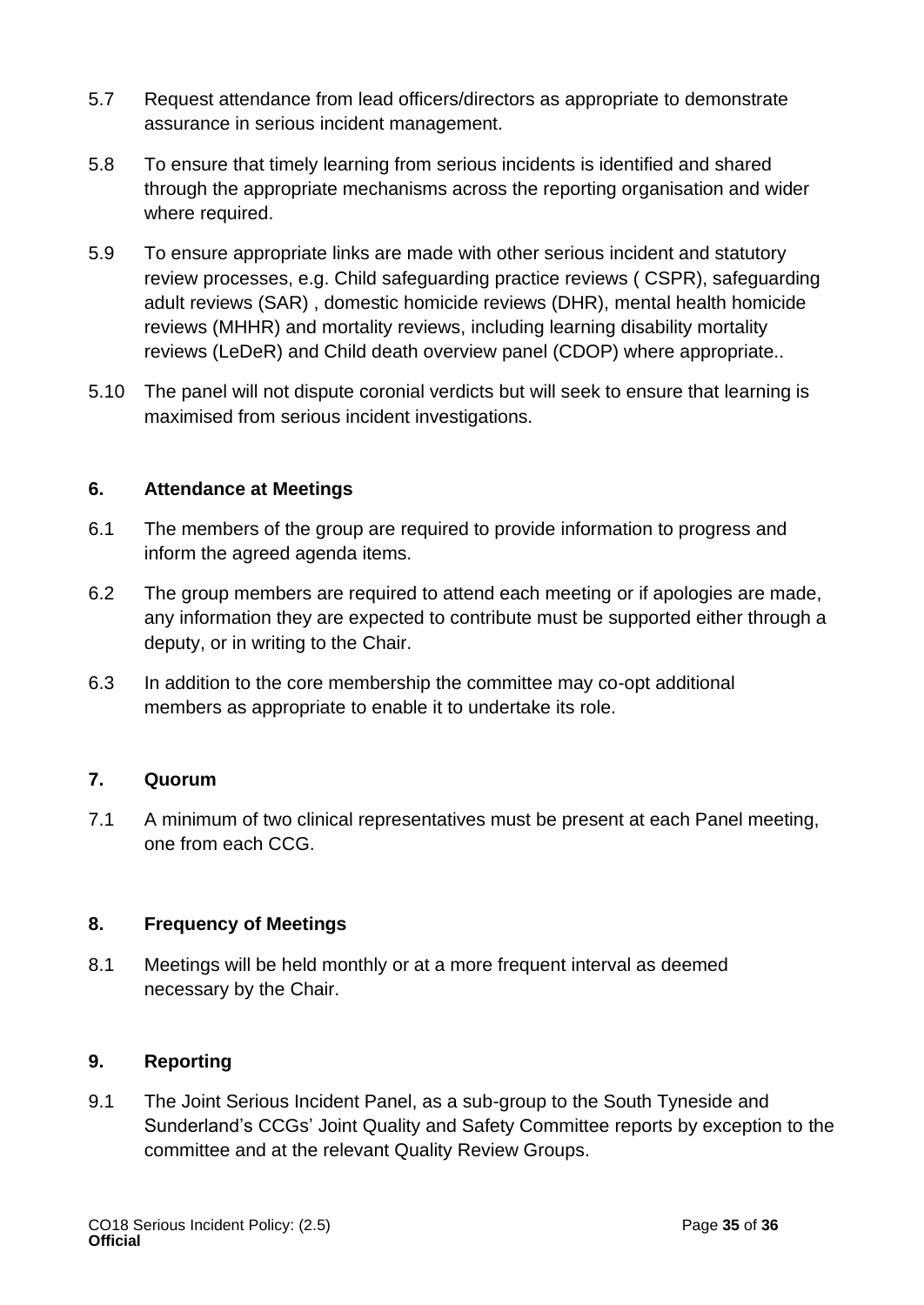- 9.2 Significant quality/patient safety/ safeguarding issues will be identified to the Executive Team/ Governing Body on an exception basis when appropriate.
- 9.3 Reports identifying lessons learned from closed incidents will be included in the annual report to the Joint Quality and Safety.

### **10. Escalation Process**

- 10.1 In line with the roles and responsibilities set out in section 5, the panel may seek additional assurance to ensure that robust root cause analysis of serious incidents has been undertaken and that all learning has been identified.
- 10.2 If additional assurance is not provided within four weeks, the chair of the Serious Incident Panel will formally write to the relevant provider organisation Lead for Quality to seek this assurance.

### **11. Administration**

11.1 Meetings will be arranged, outcomes recorded and distributed, and all other administration needs will be undertaken by the Clinical Quality Team in NECS.

### **12. Approval**

12.1 The CCGs' Joint Quality and Safety Committee will approve these Terms of Reference.

Date adopted: 8<sup>th</sup> June 2021

### **13. Date for Review**

13.1 These Terms of Reference will be reviewed on an annual basis.